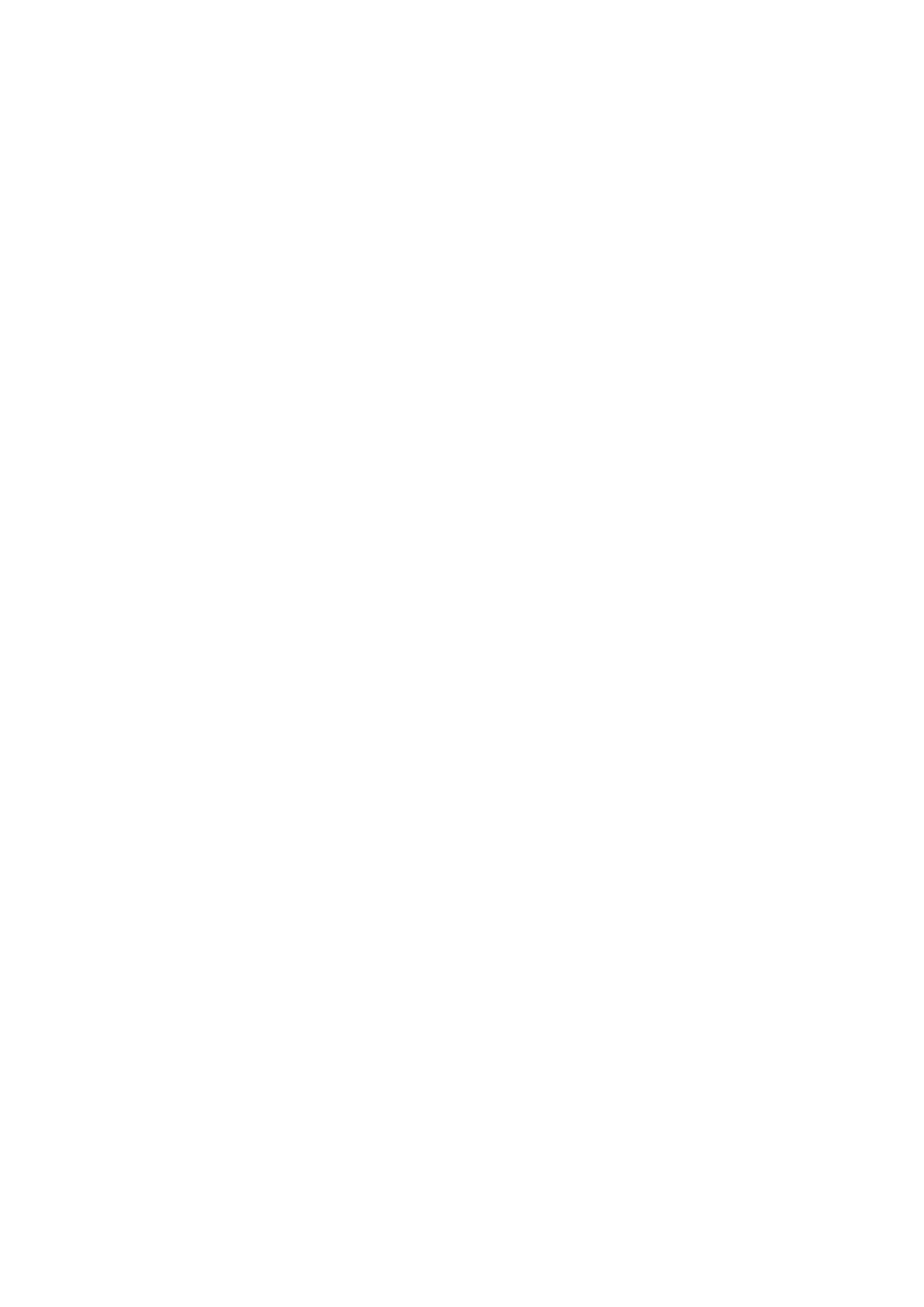This report has been produced for the record of the summary of the  $5<sup>th</sup>$  International Tropical Marine Ecosystem Symposium that was organized in Bohol, the Philippines from February 25 to 28, 2016 by the Ministry of the Environment, Japan as a part of ICRI Activities under the 2014-2016 ICRI joint Secretariat of Japan and Thailand.

C Ministry of the Environment Japan, 2016

Nature Conservation Bureau Ministry of the Environment 1-2-2, Kasumigaseki, Chiyoda-ku Tokyo 100-8975, Japan Tel: +81-3-3581-3351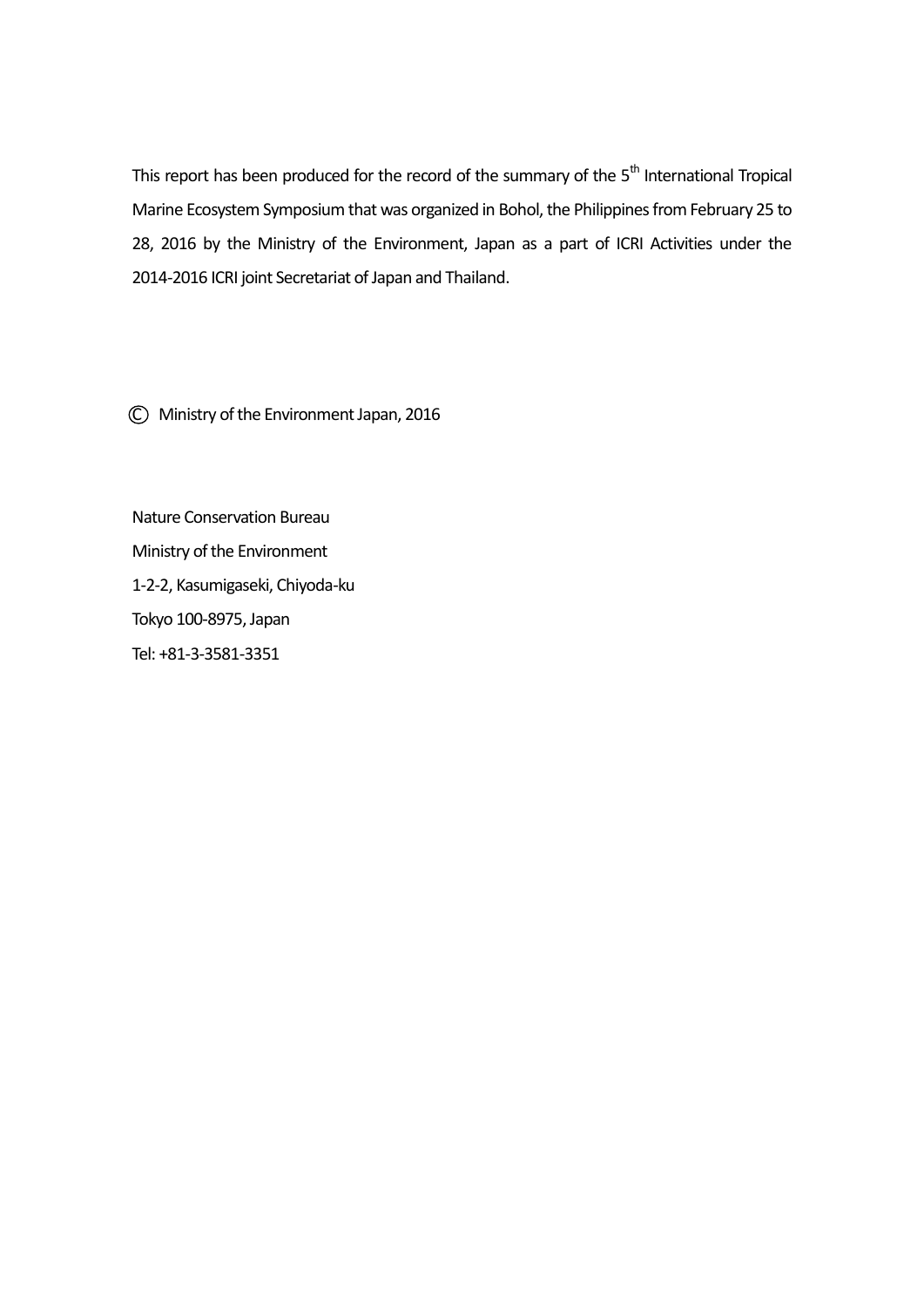#### **INTRODUCTION**

On behalf of the ICRI Secretariat, the Governments of Japan and the Philippines co-hosted the 5th International Tropical Marine Ecosystem Management Symposium (ITMEMS) in Bohol, Philippines from 25-28 February 2016. ITMEMS 5 was organized in partnership with the United Nations Environment Programme (UNEP).

Following ITMEMS 4's example, ITMEMS 5 was designed to achieve focused consideration of tropical marine ecosystem management issues in the local context, and provide a forum for experiential learning, peer group interaction, mentoring and professional development among coastal and marine managers and their partners. The sessions and topics to be addressed include:

- •Resilience-based management
- •Marine Spatial Planning in Practice Learning from common challenges and enabling conditions
- •Fisheries management
- •Sustainable reef tourism (Green Fins)
- •Ecological valuation
- •Marine conservation finance

#### Partners and Sponsors

The following organizations generously supported the event preparation to enable the participation of managers and stakeholders from around the world:

- •Ministry of the Environment, Government of Japan
- •The Philippines Government
- •United Nations Environment Programme (UNEP), through the Blue Solutions project and the UNEP-Regional Seas Global Coral Reef Partnership
- •National Oceanic and Atmospheric Administration (NOAA)
- •Blue Ventures
- •The Reef-World Foundation

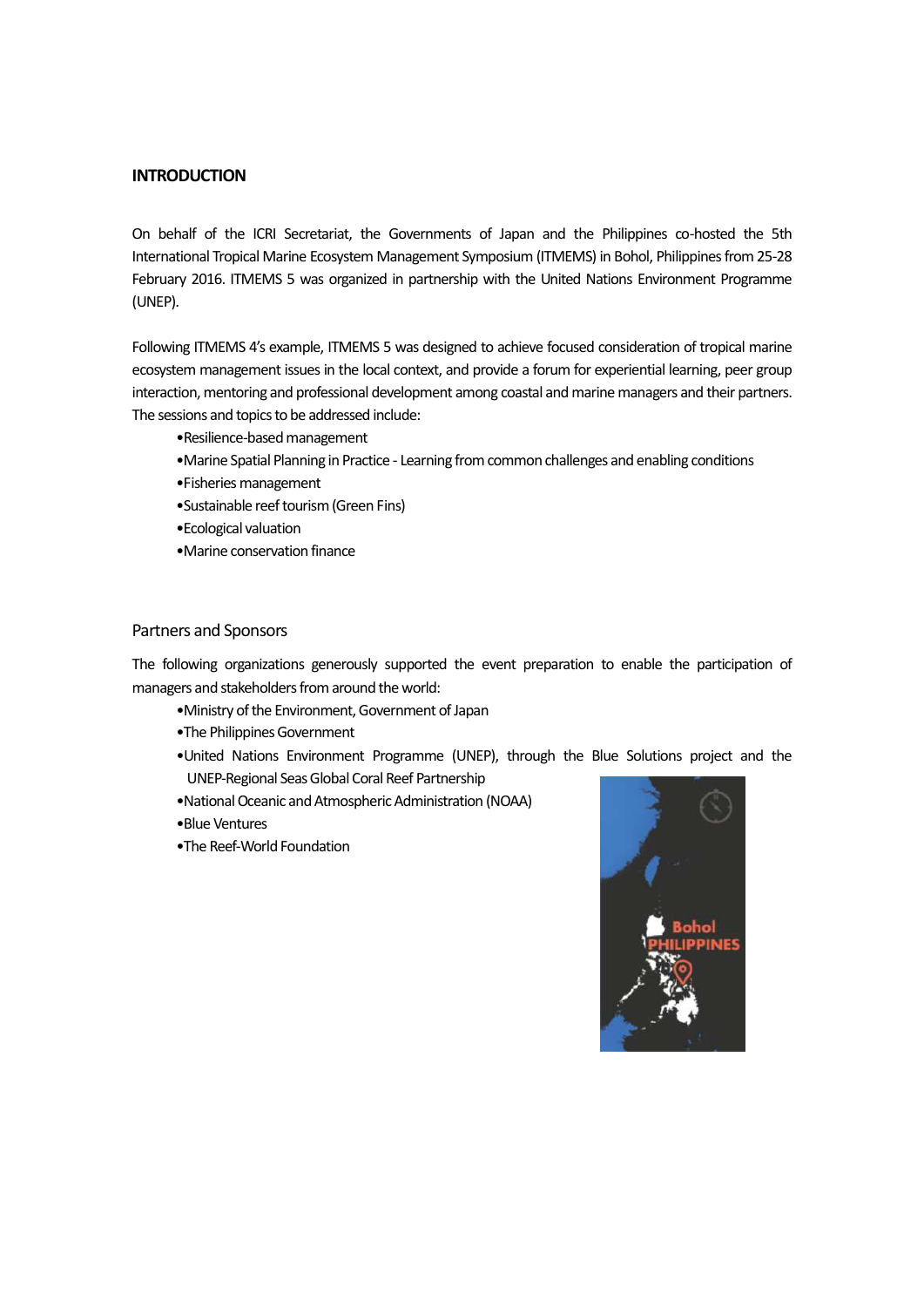#### **CONTENTS**

#### **INTRODUCTION**

| 24 |
|----|

**APPENDIX: List of participants**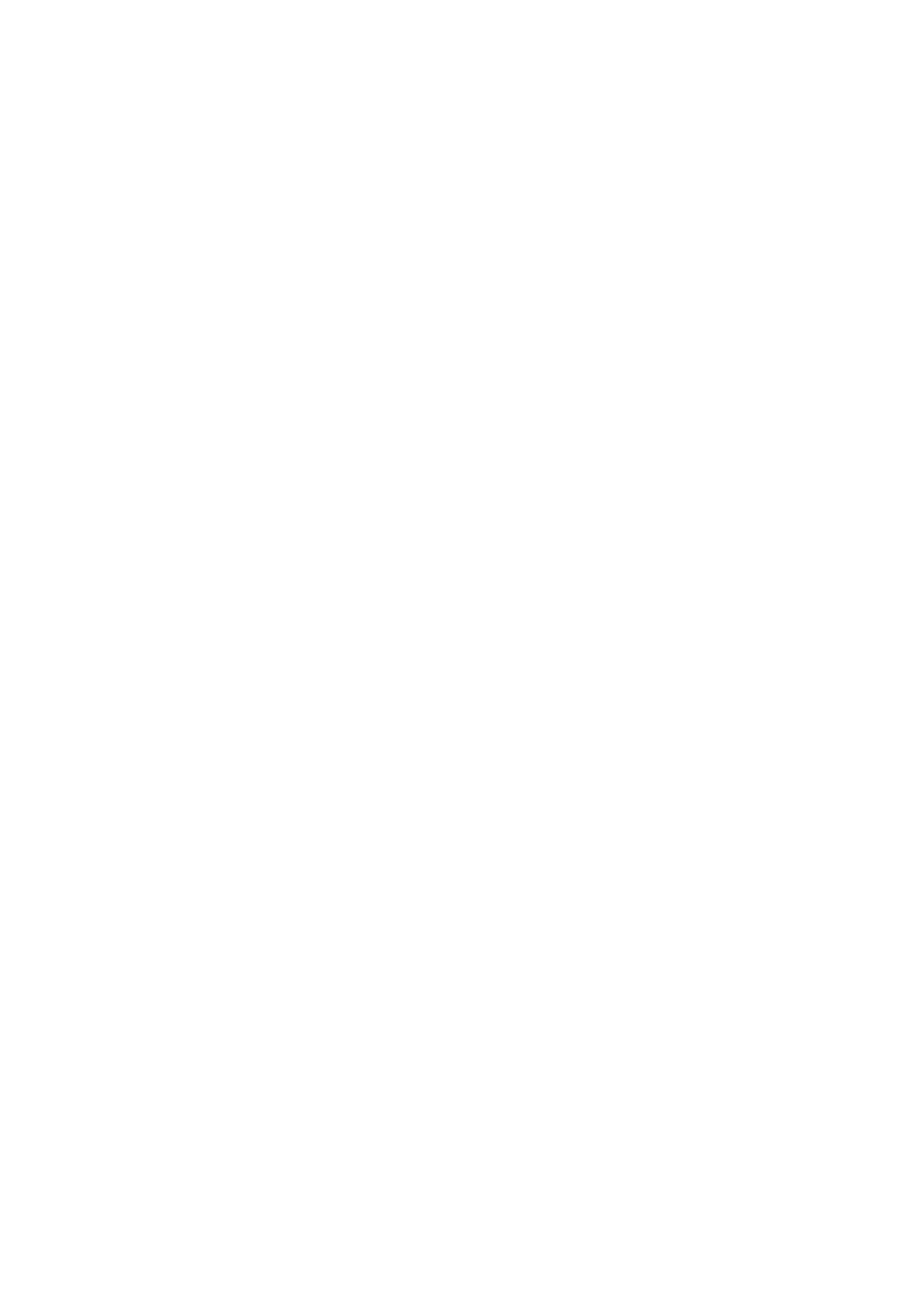#### **1. OUTLINE**

Duration: 25<sup>th</sup> -28<sup>th</sup> February, 2016

Venue: Henann Resort, Bohol, Philippines

Participants: 53 participants from 19 countries(See APPENDIX)

Facilitators: 19 facilitators

| Session1. Resilience-based Management                                                                                               |
|-------------------------------------------------------------------------------------------------------------------------------------|
| Jerker Tamelander (UNEP)                                                                                                            |
| Britt Parker (NOAA)                                                                                                                 |
| Jeff Maynard (SymbioSeas)                                                                                                           |
| Elizabeth McLeod (The Nature Conservancy)                                                                                           |
| Scott Heron (NOAA Coral Reef Watch)                                                                                                 |
| Session2. Marine Spatial Planning in Practice                                                                                       |
| Ole Vestergaard (UNEP)                                                                                                              |
| Richard Kenchington (University of Wollongong)                                                                                      |
| Steve Fletcher (UNEP-WCMC)                                                                                                          |
| Meena Arivanathan (Panache Facilitation)                                                                                            |
| Session3. Reducing impacts of reef tourism through Green Fins Approach                                                              |
| Chloe Harvey (The Reef-World Foundation)                                                                                            |
| James Harvey (The Reef-World Foundation)                                                                                            |
| Alan Kavanagh (The Reef-World Foundation)                                                                                           |
| Charlotte Wiseman (The Reef-World Foundation)                                                                                       |
| Juliana Corrales (The Reef-World Foundation)                                                                                        |
| Samantha Craven (The Reef-World Foundation)                                                                                         |
| Session 4. Incorporating Coral Ecological Services and Functions Valuation into Compensatory Mitigation for<br>Reef Damage          |
| David Gulko (ICRI Ad Hoc Committee on Enforcement and Investigation)                                                                |
| Session 5. Ecosystem services and sustainable financing of MPAs                                                                     |
| Nicolas Pascal (Blue Finance)                                                                                                       |
| Angelique Brathwaite (Blue Finance) *                                                                                               |
| Session 6. Use of periodic coral reef fisheries closures as management catalysts to build local level<br>engagement in conservation |
| Steve Rocliffe (Blue Ventures)                                                                                                      |

\*also participant for other sessions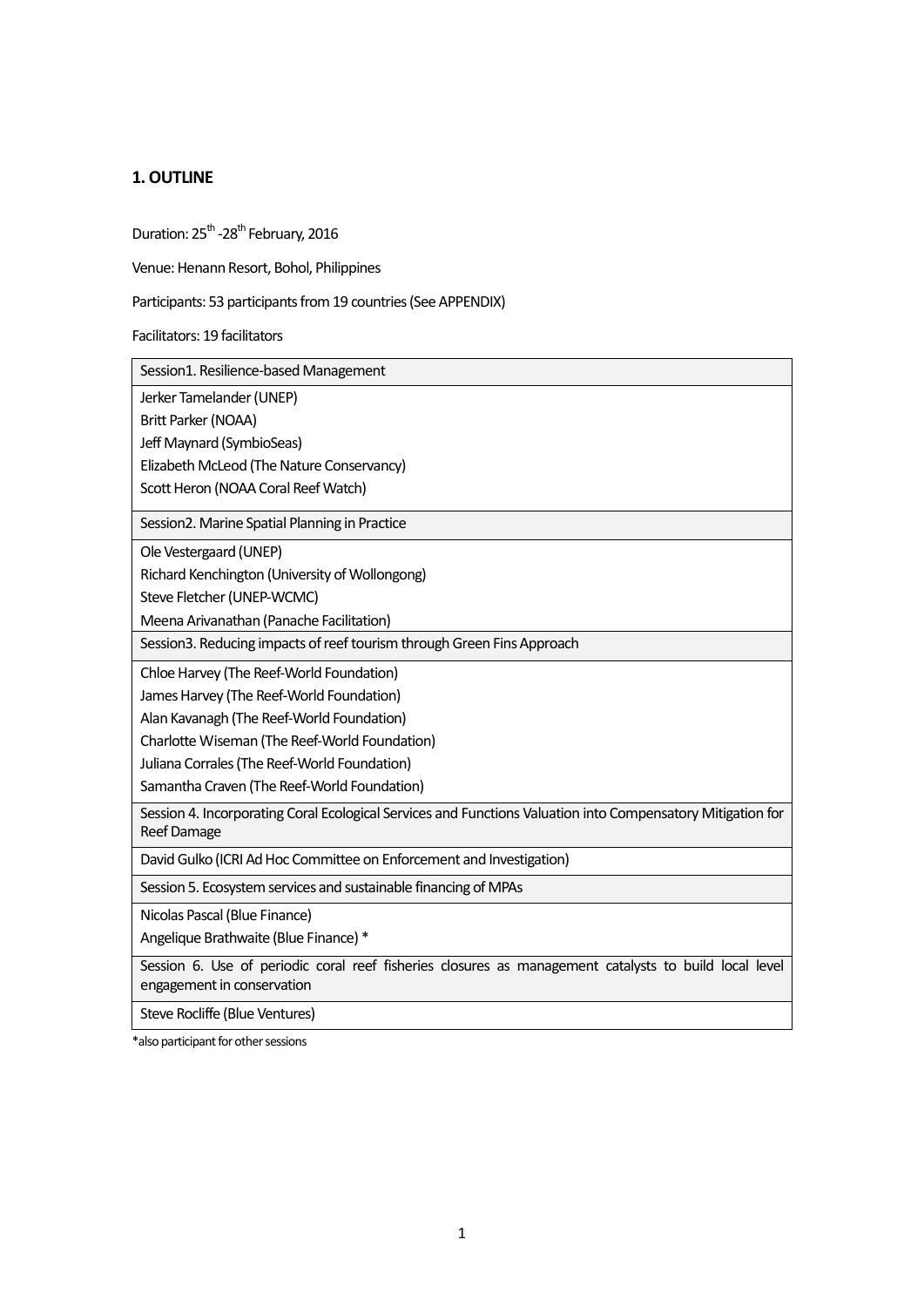#### Organizers:

Overall in-charge

Makiko YANAGIYA (Ministry of the Environment, Japan) Jerker Tamelander (Coral Reef Unit, UNEP) \*\*

Logistics in-charge

Katrina Apaya (DENR, Philippines)

James Santiago (DENR, Philippines)

Tadashi Kimura (Japan Wildlife Research Center (JWRC))

Kumiko Suzuki(Japan Wildlife Research Center (JWRC))

Noriko Kamada (Japan Wildlife Research Center (JWRC))

Documentation of ITMEMS 5

Meena Arivananthan (Panache Facilitation) \*\*\*

\*\* also facilitator of Session 1

\*\*\* also facilitator of Session 2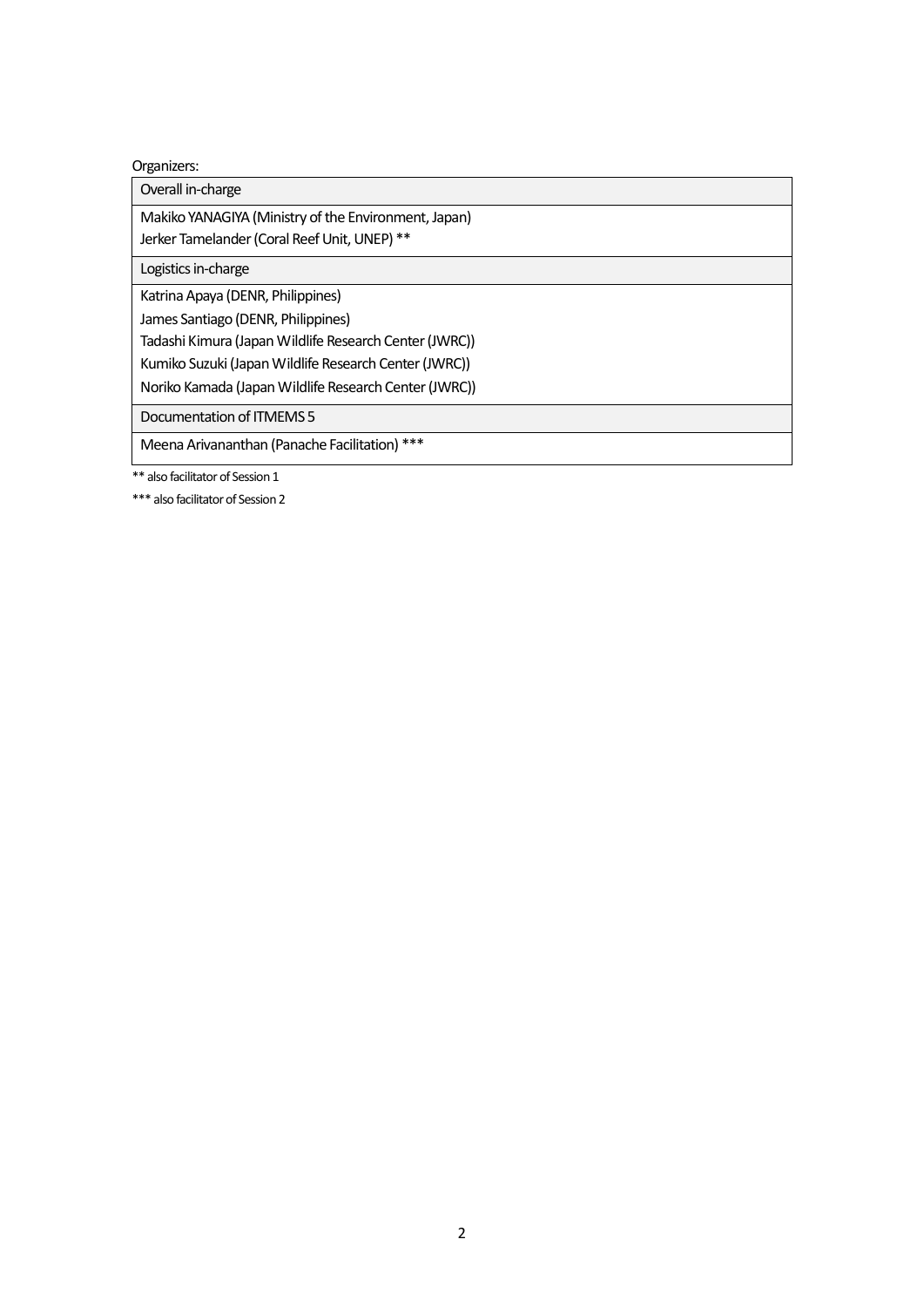#### **2. PROGRAMME**

|       | Day 1: 25 Feb.           | Day 2: 26 Feb.                    | Day 3: 27 Feb.               | Day 4: 28 Feb.                     |
|-------|--------------------------|-----------------------------------|------------------------------|------------------------------------|
| 9:00  | <b>Opening Ceremony</b>  | <b>Marine Spatial Planning in</b> | Reducing impacts of reef     | Ecosystem services and             |
|       | MC: Katrina Apaya (DENR, | Practice (Part I)                 | tourism through              | sustainable financing of           |
|       | Philippines)             |                                   | public-private partnerships  | <b>MPAs</b>                        |
|       |                          | By Ole Vestergaard,               | using the Green Fins         |                                    |
| 10:00 | 10:05 coffee break       | Richard Kenchington,              | approach (theory session)    | By Nicolas Pascal and              |
|       | 10:15 Resilience-based   | <b>Steve Fletcher</b>             |                              | Angelique Brathwaite               |
|       | Management (Part I)      |                                   |                              | <b>OR</b>                          |
|       |                          |                                   | By Chloe Harvey and          |                                    |
| 11:00 |                          |                                   | JJ Harvey                    | <b>Incorporating Coral</b>         |
|       | By Elizabeth McLeod,     |                                   |                              | <b>Ecological Services and</b>     |
|       | Scott Heron,             |                                   |                              | <b>Functions Valuation into</b>    |
| 12:00 | Britt Parker,            |                                   |                              | <b>Compensatory Mitigation for</b> |
|       | Jeff Maynard,            |                                   |                              | <b>Reef Damage</b>                 |
|       | Jerker Tamelander        |                                   |                              |                                    |
|       |                          |                                   |                              | By David Gulko                     |
|       |                          |                                   |                              |                                    |
| 13:00 | Lunch                    | Lunch                             | Lunch                        | Lunch                              |
|       |                          |                                   |                              |                                    |
| 14:00 | Resilience-based         | <b>Marine Spatial Planning in</b> | Reducing impacts of reef     | Use of periodic coral reef         |
|       | Management (Part II)     | Practice (Part II)                | tourism through              | fisheries closures as              |
|       |                          |                                   | public-private partnerships  | management catalysts to            |
|       | By Elizabeth McLeod,     | By Ole Vestergaard,               | using the Green Fins         | build local level engagement       |
| 15:00 | Scott Heron,             | Richard Kenchington,              | approach (practical session) | in conservation                    |
|       | Britt Parker,            | <b>Steve Fletcher</b>             |                              |                                    |
|       | Jeff Maynard,            |                                   | By Chloe Harvey, JJ Harvey,  | By Steve Rocliffe                  |
|       | Jerker Tamelander        |                                   | Alan Kavanagh, Charlotte     |                                    |
| 16:00 |                          |                                   | Wiseman, Juliana Corrales,   | coffee break                       |
|       |                          |                                   | Samantha Craven              |                                    |
|       |                          |                                   |                              | 16:30 Summary Session              |
| 17:00 |                          |                                   | 1. dive center-->snorkelling |                                    |
|       |                          |                                   | 2. dive center--> scuba      |                                    |
|       |                          |                                   | diving                       |                                    |
|       |                          |                                   | 3. selection of dive centers |                                    |
| 18:00 |                          |                                   |                              |                                    |
|       | Reflection of the Day    | Reflection of the Day             | Reflection of the Day        |                                    |
|       |                          |                                   |                              | 18:30 Closing Ceremony             |
| 19:00 |                          |                                   |                              |                                    |
|       | welcome dinner           | dinner                            |                              |                                    |
|       |                          |                                   | Dinner                       | dinner                             |
|       |                          |                                   |                              |                                    |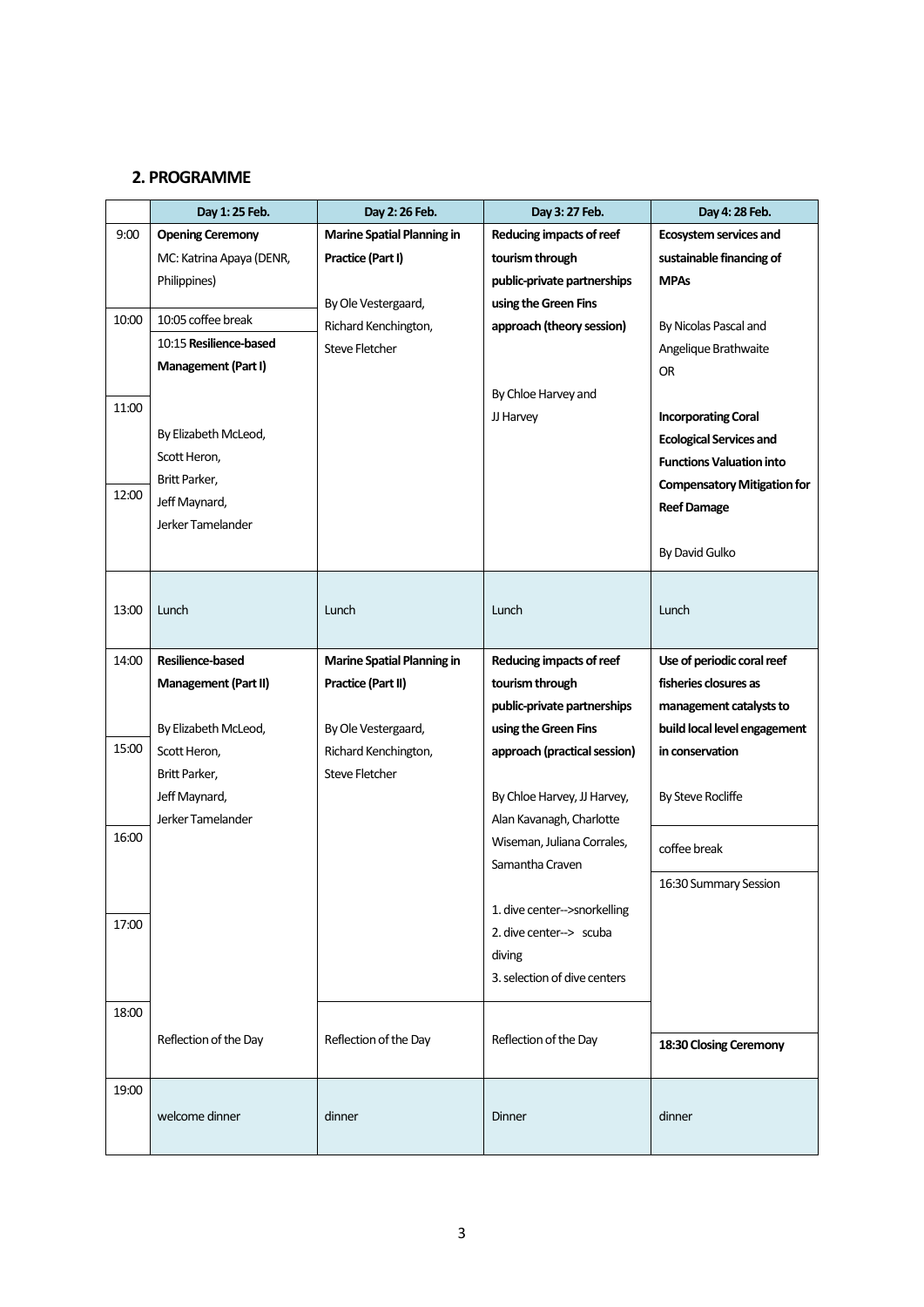#### **3. SESSION DESCRIPTION**

Session 1 Resilience-based Management: Application of coral reef resilience assessments to support policy and management

Facilitators: Jerker Tamelander (UNEP), Britt Parker (NOAA), Jeff Maynard (SymbioSeas), Elizabeth McLeod (The Nature Conservancy), Scott Heron (NOAA Coral Reef Watch)

#### Duration of session: 7 hours

By the end of the session participants will:

- understand the concept of resilience-based management, and be able to communicate it to different audiences;
- be familiar with the guidance Resilience Assessment of Coral Reefs for Decision-support;
- be able to integrate resilience assessment and climate change exposure data (projections and downscaled climate models) to support prioritization in reef management;
- be able to integrate resilience assessment findings into management and policy decisions.

Human activities have led to widespread reef degradation around the world, but dependence on the ecosystem services provided by coral reefs remains high. Managing coral reefs at a time when changing sea temperatures, levels and chemistry are already negatively affecting the capacity of corals to settle, grow, calcify and persist, presents a unique set of challenges. In many reef areas, increasingly frequent environmental disturbances combined with anthropogenic stressors are challenging the natural resilience of reef systems and those that depend on them. Adaptively managing coral reefs to support their resilience requires a dynamic understanding of the processes that influence their condition and the pressures that affect their future health. Resilience-based management builds on current management approaches by helping to optimize established ecosystem-based management practices to strategically address current and future pressures. In this session, we will explore assessment tools and methods to gather information on potential reef resilience, what data are available, how to fill gaps, and how to incorporate climate change exposure data to inform management decisions. The session will share best practices for conducting resilience assessments, identification and prioritization of data, analysis and interpretation. Emphasis will be placed on practical application through a guided exercise using real data. A field exercise will be included if possible. Management and policy implications of the results will be highlighted as we step through the resilience-based management process. Specifically, case studies demonstrating how assessments have been used to inform management and policy decisions will be shared with specific examples to guide future application.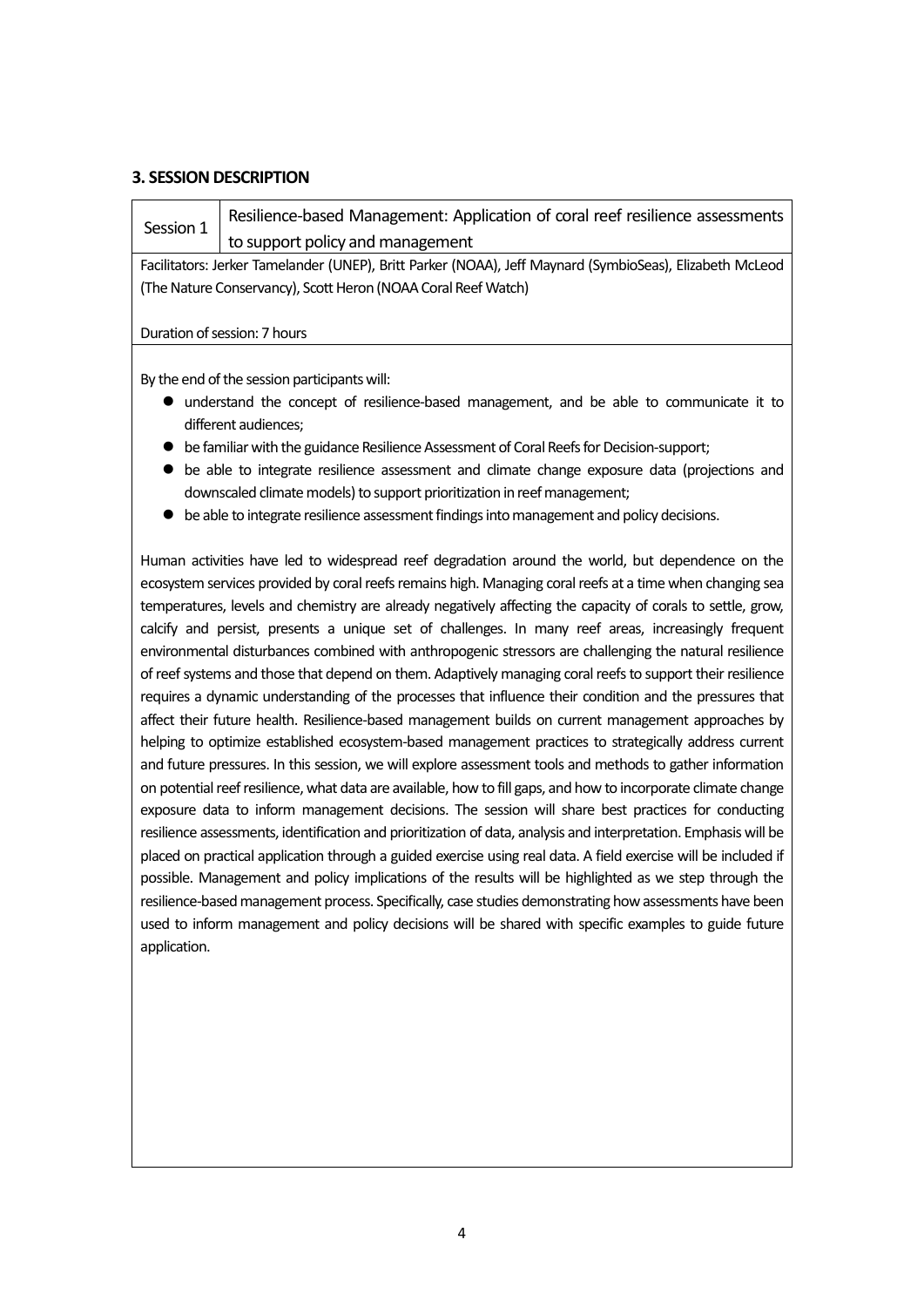Session 2 Marine spatial planning in practice—Practical approaches and experiences on spatial planning and integrated management for sustainable use of tropical marine and coastal ecosystems

Facilitators: Ole Vestergaard (UNEP), Richard Kenchington (University of Wollongong), Steve Fletcher (UNEP-WCMC), Meena Arivananthan (Panache Facilitation)

#### Duration of session: 8 hours

By the end of the session participants will:

- understand how ecosystem-based spatial planning and integrated management can support sustainable and resilient tropical coastal development and resource use;
- be familiar with common challenges or constraints faced by managers that hinder implementation of coastal and marine spatial planning initiatives, including which enabling conditions are considered critical to ensuring implementation;
- have an overview of MSP tools and their application in different situations:
- have a common pool of practical planning and implementation experiences from the field;
- have formed professional relations and initiated a peer-network among tropical coastal spatial planners and managers.

Tropical marine and coastal ecosystems and the services they provide to growing coastal populations are currently declining due to increasing human activities. The trend is amplified by a range of direct and indirect drivers due to uncoordinated, often competing, sector policies and management. Trade-offs exists between the benefits of activities for human well-being and their cumulative impacts on marine and coastal ecosystems, their biodiversity and productivity. Integrated, ecosystem-based approaches to policy and management across sectors is therefore regarded essential for sustainable and resilient coastal development. Yet, effective ecosystem-based planning and management is often limited by lack of practical tools, guidance and lessons from the field. This session will bring together national and local coastal planners and managers to introduce and discuss practical spatial planning approaches; share practical experiences from applying spatial planning tools in different context; and help identify practical solutions and enabling conditions that can facilitate more integrated management planning and plan implementation.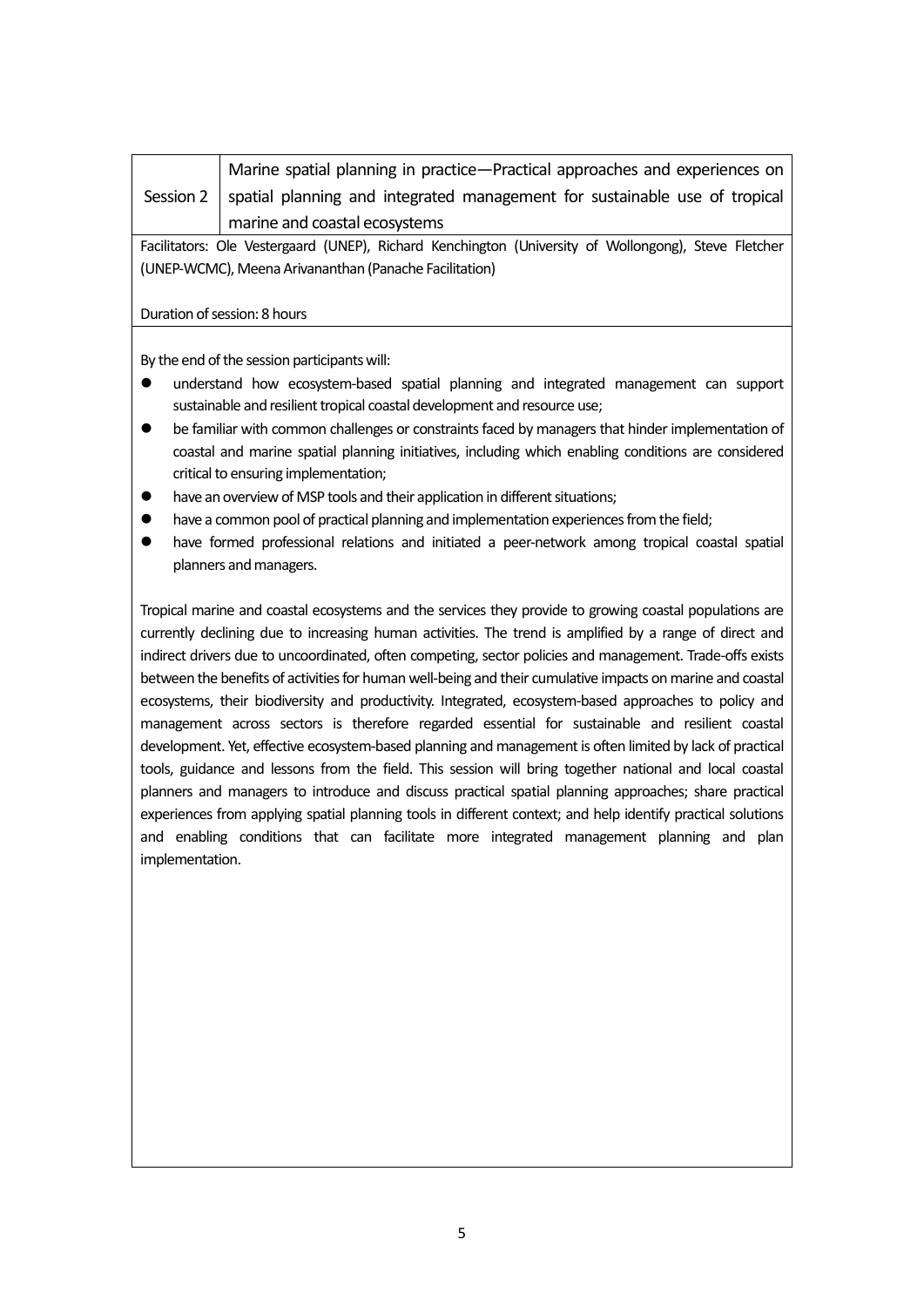## Session 3

Reducing impacts of reef tourism through public-private partnerships using the Green Fins approach

Facilitators: Chloe Harvey, James Harvey, Alan Kavanagh, Charlotte Wiseman, Juliana Corrales, Samantha Craven (The Reef-World Foundation)

#### Duration of session: 8 hours

By the end of the session participants will:

- understand the environmental threats associated with the dive and snorkel industry;
- recognize the opportunity of engaging reef tourism stakeholders in local environmental initiatives;
- be familiar with the Green Fins approach to promoting environmental best practice within reef tourism activities;
- be able to provide guidance on industry best practice through local workshops and dissemination of education and outreach materials.

Environmental threats posed by reef tourism activities are well documented and management measures to address these are needed. Green Fins is a public private partnership for environmental stewardship in the reef tourism industry, focusing on diving and snorkeling. The approach encompasses three main elements: certification of dive center operations based on a code of conduct and a robust assessment system; support towards developing or strengthening implementation of relevant regulatory frameworks; and strategic outreach to dive centers and their customers as well as government partners. This session will draw on the decade-long experiences of Green Fins to enable resource managers to conduct strategic outreach activities tailored to local needs, and to promote best environmental practice in line with the Green Fins Code of Conduct. The session will encourage participants to consider threats currently posed by the reef tourism industry in their areas, and propose solutions to those threats using the Green Fins approach. If possible, the session will include a field trip to a snorkel site to apply, on a trial basis, the approaches in working with dive shops and their customers and observe Green Fins trained snorkel guides above and under the water. Each participant will receive a Green Fins outreach toolkit (including educational posters, guidelines to best practice and PowerPoint presentations) and guidance on its use. Participants will also be given an opportunity to consider if the full Green Fins approach, including the assessments and regulatory reform, could strengthen coastal ecosystem management in their areas.

#### Additional info on session:

Target audience - Anyone who is involved in coastal / marine resource management, from the national to the local levels, and is interested in applying an integrated approach to manage environmental impacts associated with diving / snorkelling tourism activities.

Participants would be expected to dive / snorkel as part of the field session - but we will also prepare land based activities for those who would rather not.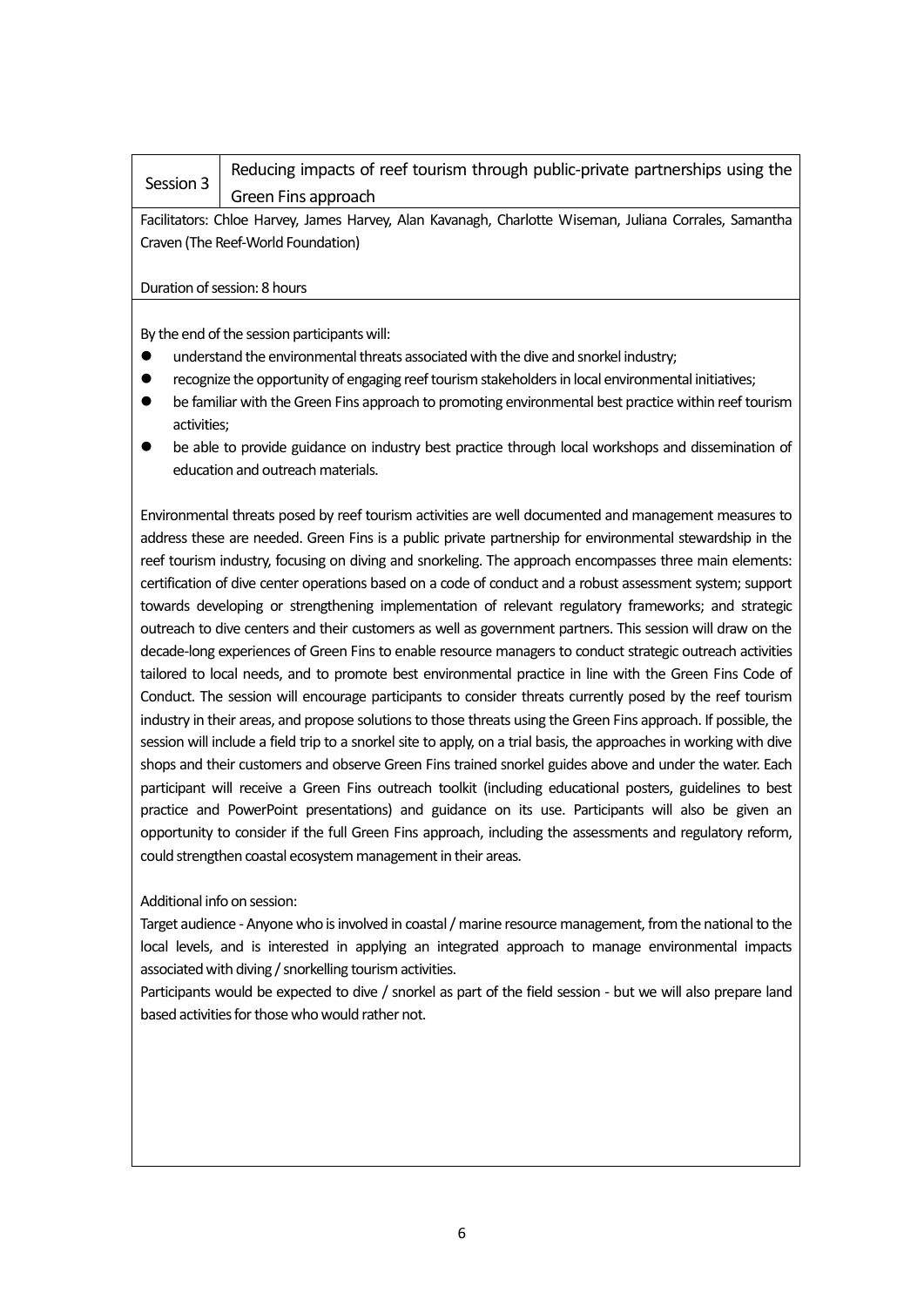| Session 4 | Incorporating Coral Ecological Services and Functions Valuation into |  |  |  |  |
|-----------|----------------------------------------------------------------------|--|--|--|--|
|           | Compensatory Mitigation for Reef Damage                              |  |  |  |  |

Facilitator: David Gulko (ICRI Ad Hoc Committee on Enforcement and Investigation)

Duration of session: 4 hours

By the end of the session participants will:

- understand how lost ecological services and functions for corals can be used to determine specific levels of compensatory mitigation and restoration for both planned (coastal development, dredging, etc.) and unplanned (vessel groundings, oil spills, etc.) human-caused impact events;
- be familiar with, and will have practiced using, the new ICRI Global Coral Ecological Services and Functions Assessment Tool;
- $\bullet$  have provided feedback to the organizers about the tool and its applicability;
- have received a copy of the tool to take back and share with their professional colleagues involved in coral reef resource management in their home country;
- have formed professional relations and initiated a peer-network among marine resource professionals regarding ecological valuation for lost services and functions from impact events.

Each participant will receive a working version of the new ICRI Global Coral Ecological Services and Functions Assessment tool (MS-Excel version) and have practiced using it during the workshop. The tool can be used with all coral species within the 15 recognized stony coral families worldwide and is easily adapted for any coral reef jurisdiction. Participants can then take the tool back to their home country and incorporate it into their natural resource trustee activities for evaluating impacts from human activities, and for establishing both restoration and compensatory mitigation targets.

The ICRI Global Coral Ecological Services and Functions Assessment tool itself is very simple and does not require extensive knowledge beyond inputting a few variables:

- The species of coral impacted for each colony along with its dominant form and level of rarity in your area.
- The size of each colony impacted (measured by its longest diameter and within established size categories).
- The type of sub-habitat (substrate) each coral colony occurs on.
- Each of these is selected from pre-provided lists of choices. The tool itself is transparent and provides guidance along each step as to what it is doing.

Additional info on session:

Target audience - any participant interested in evaluating lost ecological services and functions associated with corals damaged through various human activities.

This session is interactive and will require participants to bring their own laptop (or share one with a colleague), with a version of Microsoft Excel already loaded onto it. Laptops should have the capability to use either a flash drive or CD, which will be provided with the ICRI Global Coral Ecological Services and Functions Assessment Tool pre-loaded on it for downloading onto your laptop. Participants will spend a portion of the session running the tool themselves with either their own data or a sample set provided by the organizers.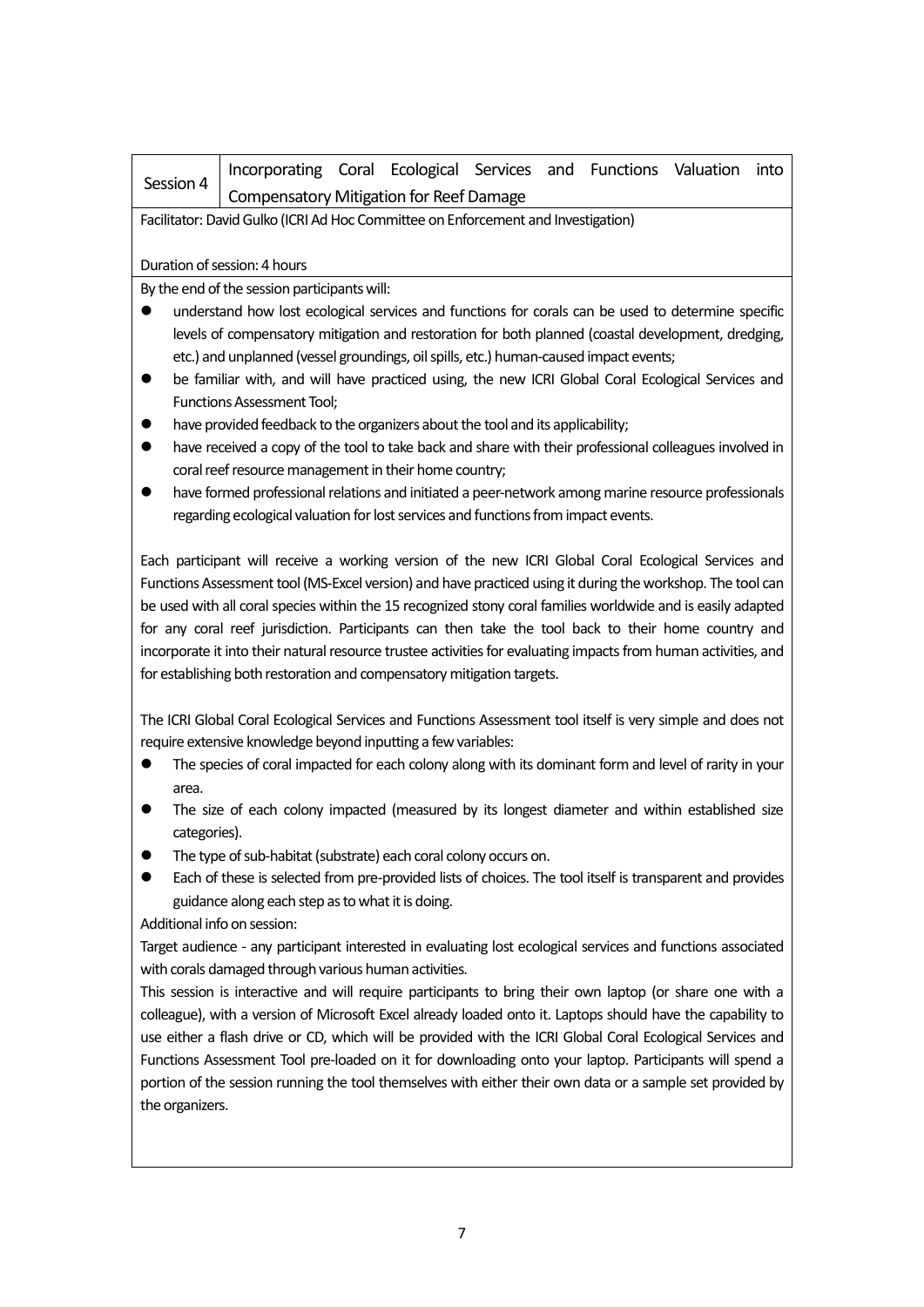#### Session  $5 \mid$  Ecosystem services and sustainable financing of MPAs

Facilitator: Nicolas Pascal and Angelique Brathwaite (Blue Finance)

Duration of session: 4 hours

By the end of the session participants will:

- understand the role of ecosystem services valuation and how it can be used to gain political support;
- understand why simply using an economic value of reefs is inadequate for compensation, and the importance of habitat compensation schemes
- know the different financing mechanisms currently used for conservation and be able to determine those most suitable for their particular circumstances

The session will be directed to MPA managers and other stakeholders. It will be divided into 4 sessions of conceptual presentations (1.5h) and 1 working group activity (2.5h). The first session (20') will be an introduction to the concepts of ecosystem services (ES) and economic valuation.

The second session (20'+10' Q&A) will present results of economic valuations of ES with a clear identification of the beneficiaries and the spatial distribution of the ES. Case studies of economic valuations of coral reef ecosystem services and MPAs in Fiji, St Martin, Bonaire Honduras and Mayotte will be used for illustration.

The third session (15'+10' Q&A) will present different financing mechanisms, including regional/national solutions (e.g., trust funds, fiscality and tourism fees) as well as more local methods (e.g., user fees, payment for ES and private management of MPAs).

The fourth session (15'+10' Q&A) will be dedicated to loss of ecosystem services, and presenting habitat compensation schemes for reef damage.

#### Training (2.5 hours)

The fifth session (2.5 hours) will be dedicated to working group sessions. Each group will deal with a real policy question to be addressed in one country (e.g. damage claims, demonstrating the importance of herbivores, analysis of expansion of cruise tourism, sustainable financing of MPAs, etc.). The group will clearly identify the policy question, mind map on ES, actions, key messages, targets and communication supports.

Additional info on session:

Target audience - Coastal Zone Managers, NGOs, anyone who has to communicate the importance of coastal ecosystems, persons involved in compensation for damage to reefs.

What to bring: Laptop, tablet or just paper and pen

Be prepared to: Communicate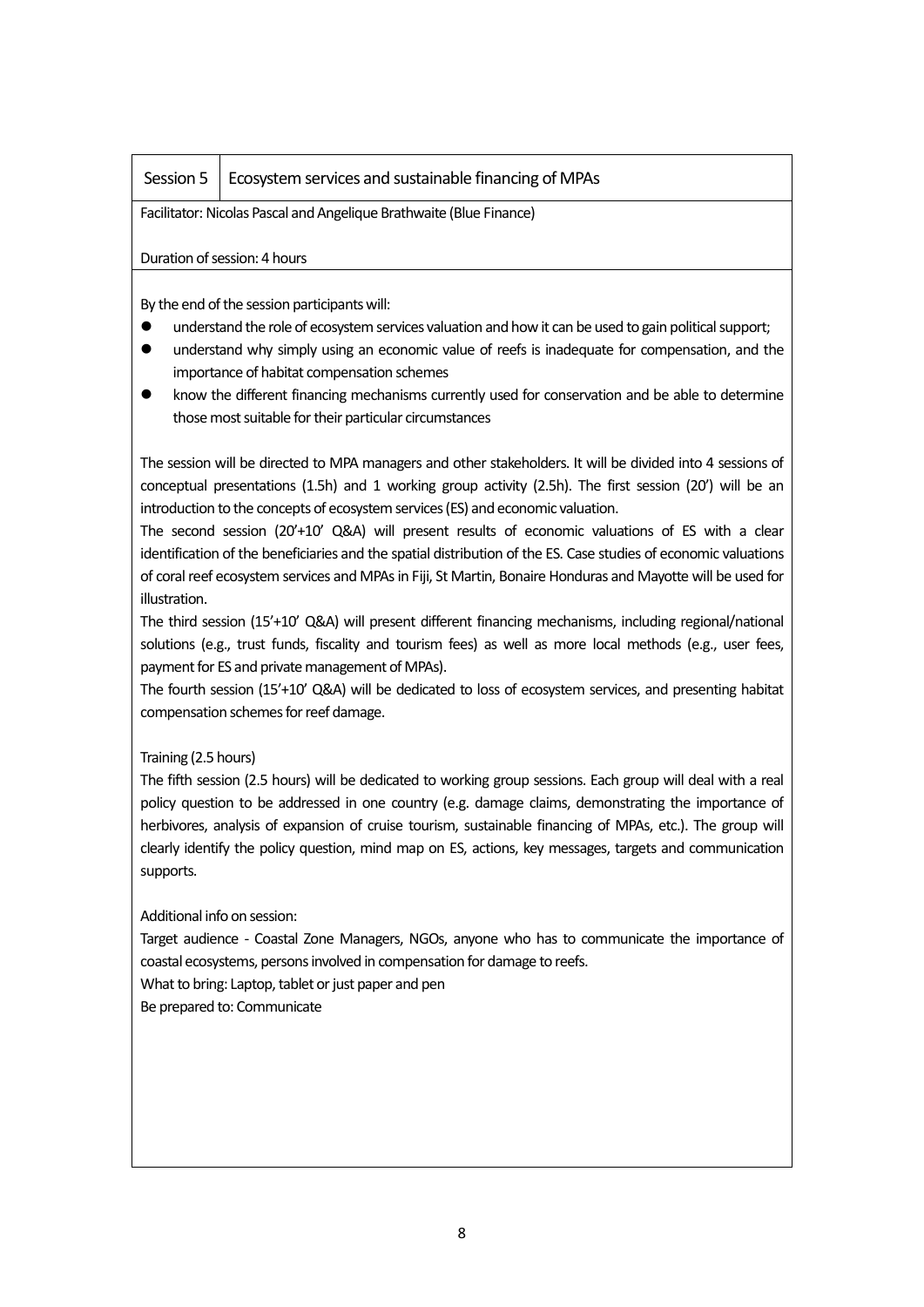| Session 6 | Use of periodic coral reef fisheries closures as management catalysts to build |
|-----------|--------------------------------------------------------------------------------|
|           | local level engagement in conservation                                         |

Facilitator: Steve Rocliffe (Blue Ventures)

#### Duration of session: 2 hours

Through sharing experiences from coral reef management in the western Indian Ocean, by the end of the session the participants will:

- understand the use of short term closures of gleaning fisheries for key species to demonstrate economic returns from fisheries management;
- understand how to build local support for community-based management within locally-managed marine areas (LMMAs).

Periodic fishery closures are designated intervals where fishermen refrain from harvesting in specific areas. This allows for recruitment and growth in a particular area, optimistically leading to increased catch post closure. Successful closures are those that increase economic benefit without losses during the closure period.

The use of periodic, temporary fishery closures targeted at rapidly growing species can have positive economic benefits for low income fishing communities and can be a promising option for the coastal management portfolio in less developed nations. The use of this approach to community based coral reef fisheries management has expanded dramatically in the Indian Ocean over the past decade. Analysis of one regime in Madagascar suggests that the returns from periodic closures of reef octopus fisheries are substantial, rapid, and recurring. The history of management in the region also suggests that short-term interventions that demonstrate tangible management benefits may aid in the development of broader community and co-management efforts. By building better conditions for cooperation, the management of an effective periodic closure regime may help build grassroots support for other, broader marine management and conservation. This session will present the latest science from 10 years of monitoring the impacts of periodic fisheries closures in Madagascar, along with filmed interviews with fishers and community members. The session will focus on sharing experiences from three different tropical coastal states that are in different stages of adopting this approach to community-based fisheries management and conservation: Madagascar, Mauritius, and Mexico.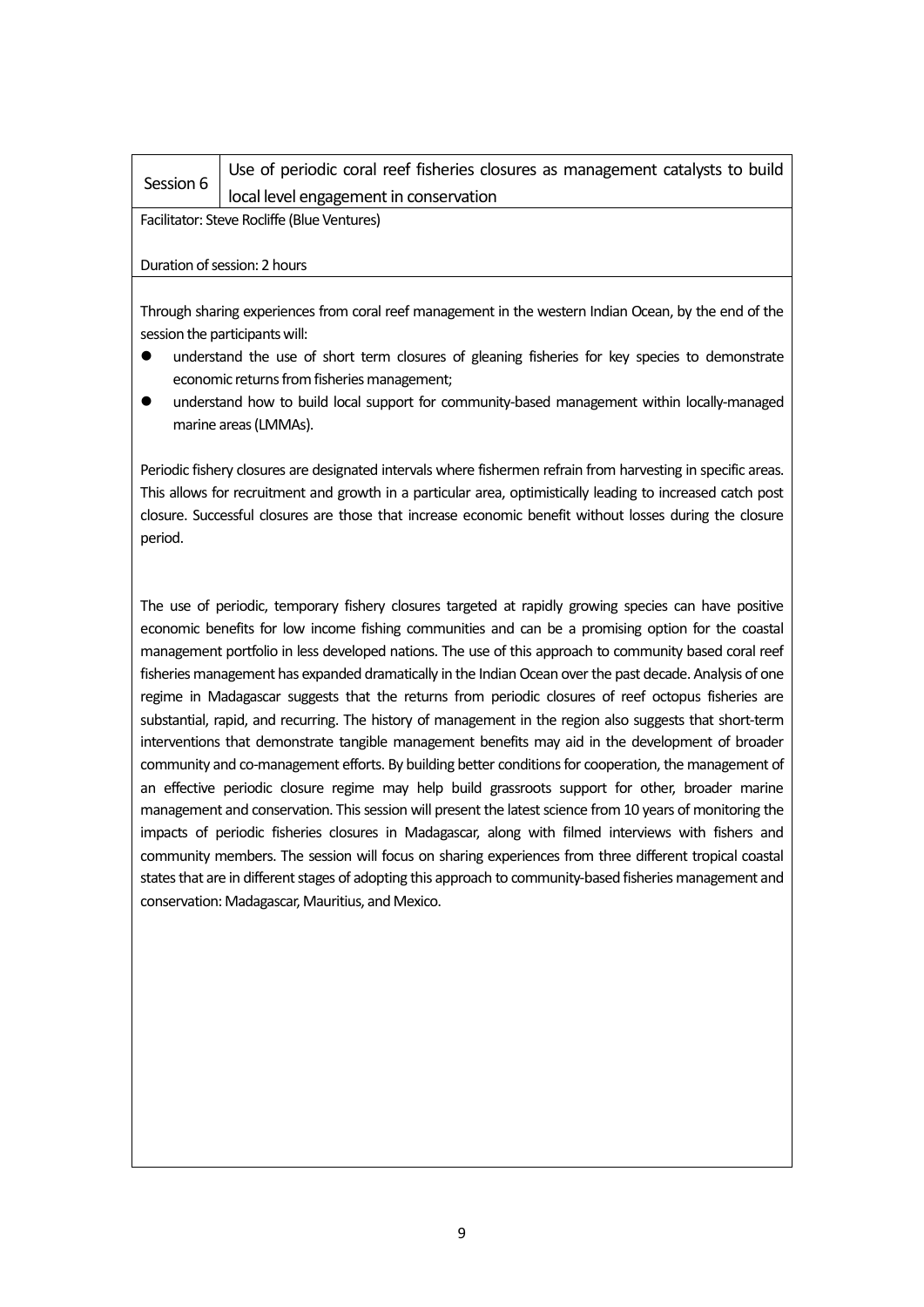#### **4. ACTIVITIES**

Session 1 Resilience-based Management: Application of coral reef resilience assessments to support policy and management

#### Introduction

Participants were asked to write two or three words to describe what resilience meant to them. Responses were compiled into a table and a word cloud was generated using wordle (see below). Within our resilience cloud, the words participants most frequently associated with resilience appear the largest. For many participants, adapting to change is central to the concept of resilience.



\*The letter size shows the frequency of responses by participants. The word participants most frequently wrote was "adaptation".

There are several steps to consider when undertaking a resilience assessment including: 1) deciding whether to undertake an assessment, 2) selecting indicators, 3) collecting data, 4) analyzing data, 5) interpreting the results to inform management. During all of these steps, it is important to maintain communication and consultation with managers and stakeholders. Participants were divided into five groups with delegates from the same country grouped together.

#### **Overview of resilience-based management**

Participants were introduced to the concept of resilience-based management (RBM) and how it differs from ecosystem-based management. RBM is a management approach that is flexible to allow for adaptive management and can be applied through existing tools and planning frameworks. RBM differs from ecosystem-based management because it is forward-looking and addresses current as well as future climate and non-climate threats. Alvin Chelliah, Reef Check Program Manager from Malaysia who works with coral reef managers in SE Asia to build resilience concepts into management, noted that managers have great interest in resilience once the concepts were made easy to understand.

Activity: Participants completed a worksheet on Step 2 of the resilience assessment process: selecting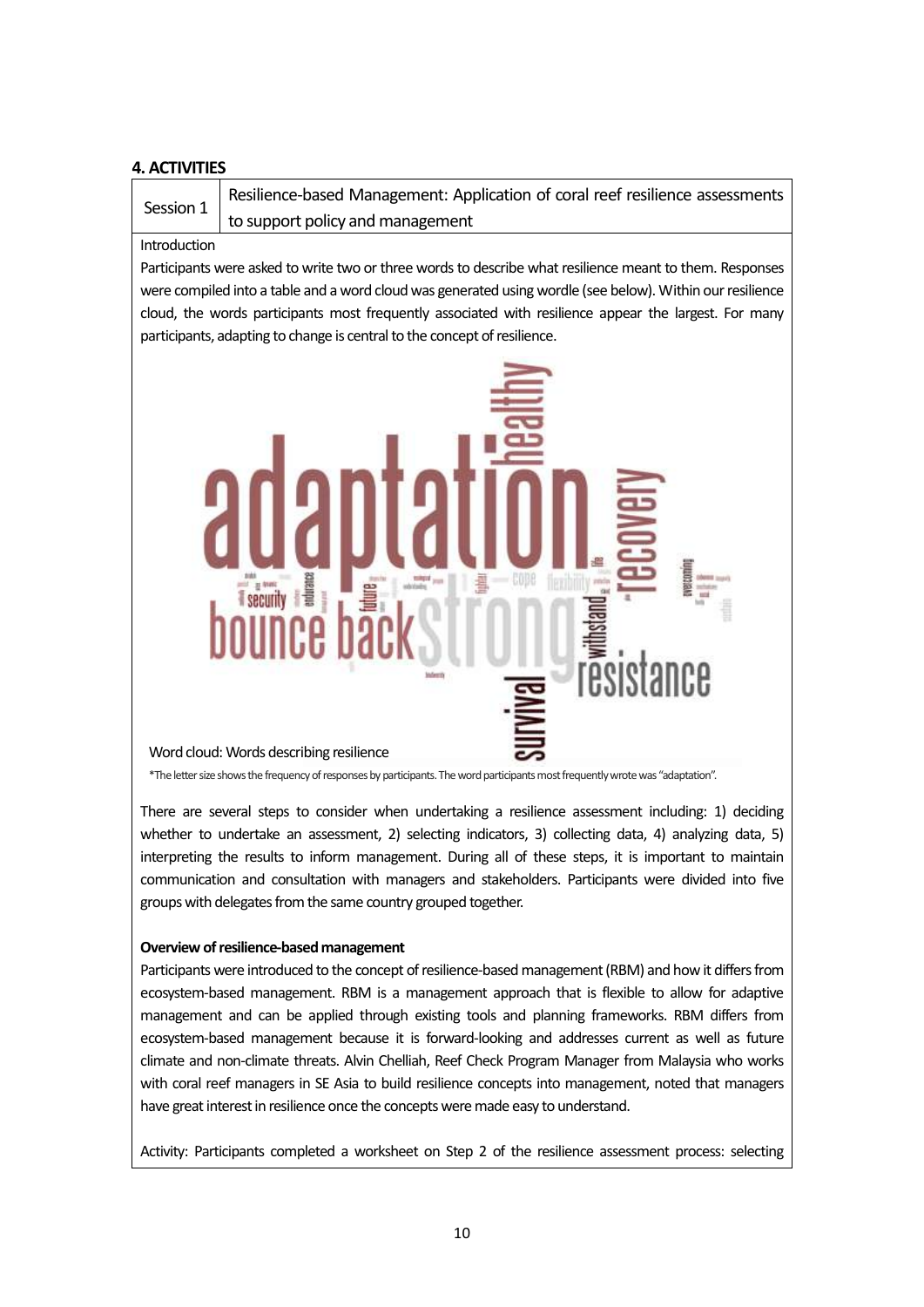indicators. The goal of the activity was to: *Identify indicators to use in undertaking a resilience assessment and identify human-related activities that stress reefs in your area. Participants started with a list of 7* indicators recommended for use in resilience assessments in McClanahan *et al.* (2012). These included: resistant coral species, temperature variability, coral diversity, herbivore biomass, coral disease, macroalgae cover, coral recruitment. Participants selected up to five other resilience indicators from the list of 31 that they perceived to be important for resilience in their country and feasible to assess. Participants then listed human activities that stress reefs in their area. In both cases – resilience indicators and anthropogenic stressors – participants took notes on whether they have recent data and what data collection methods to use. The key finding from the activity was that almost all countries already have recent data that could be used to undertake a resilience assessment.

#### Activity: Develop capacity to undertake ecological resilience assessments

A brief presentation was shared on the process for undertaking ecological resilience assessments and the tools available (e.g., TNC's Reef Resilience Toolkit: www.reefresilience.org).

Participants reviewed an Excel tutorial that explained the steps required to analyse the data for a resilience assessment and interpret the results to inform management. Each spreadsheet within the tutorial explained the purpose of each step, provided notes, shared data tables, and a list of detailed steps required to replicate the analysis. The data tables were set up in the tutorial with a complete 'answers' table to the left, and another table to the right with blank columns. Participants could learn the math and formulas required for analysis and check their answers. The key finding from the activity was that many participants felt that analyzing the data was easier than they anticipated.

#### **Plenary session:**

Following group activities, participants filled out a survey containing 6 questions. Survey questions included the challenges in undertaking resilience assessments or in using the results to inform management, barriers that prevented them from completing an assessment, the tools/guidance/support they needed, etc. The results were used to generate some of the key outcomes/recommendations(See page 17).

#### **Activity:Understand NOAA's Coral Reef Watch tools and value of bleaching monitoring**

Participants were introduced to NOAA's Coral Reef Watch tool suite and given an update on the current global-scale coral bleaching event, as well asthe rationale behind contributing data to an ongoing effort to document the current bleaching event. Participants were shown a recent project that produced downscaled (4 km resolution) climate model projections of future coral bleaching conditions and learnt how these projections can inform conservation planning.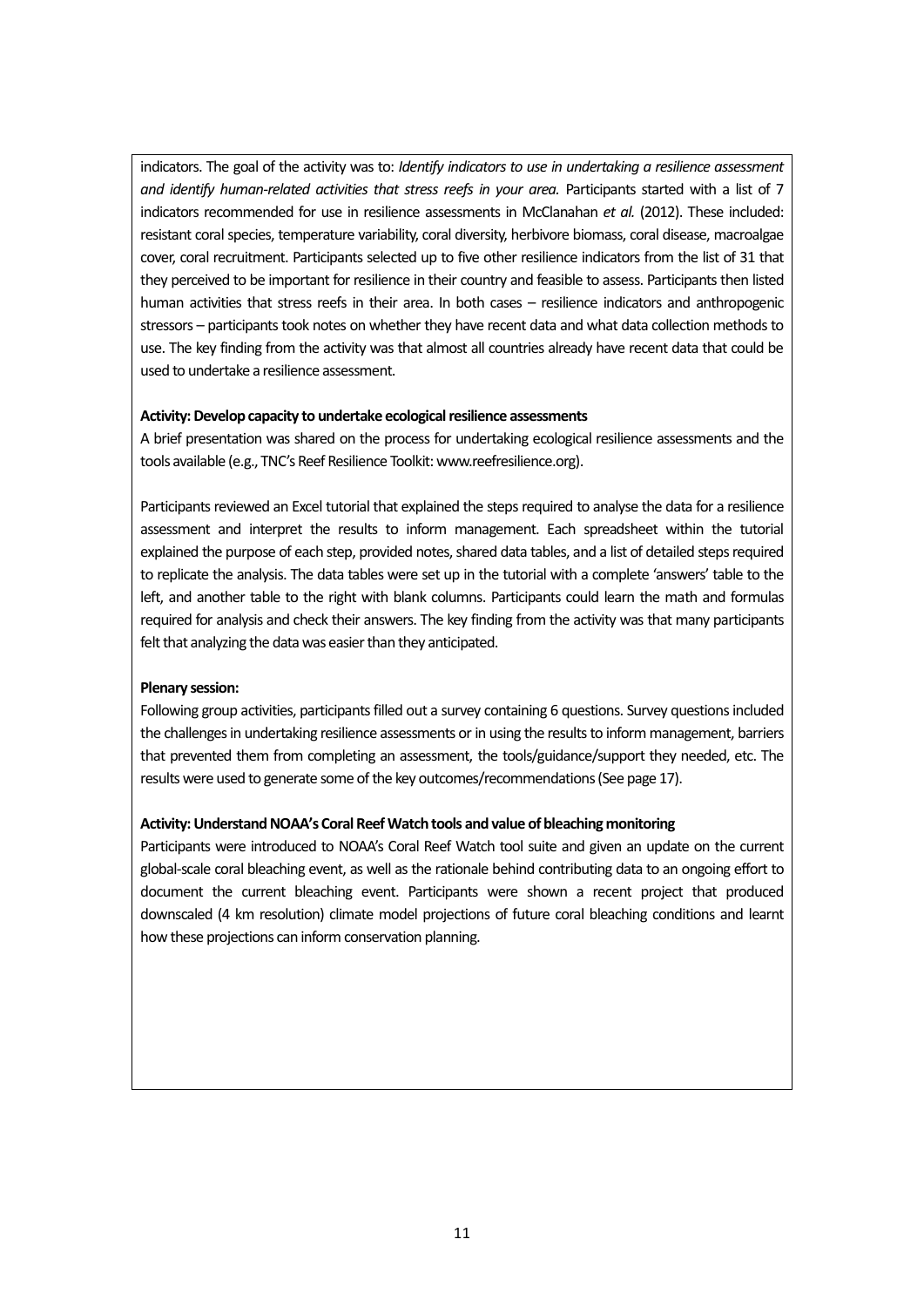| Marine spatial planning in practice—Practical approaches and experiences on            |
|----------------------------------------------------------------------------------------|
| Session $2$ spatial planning and integrated management for sustainable use of tropical |
| marine and coastal ecosystems                                                          |

#### **Introduction:**

Facilitators introduced the concept of Ecosystem-based Management (EBM) and its principles and application. They discussed the rationale and evolution of Marine Spatial Planning (MSP). They also discussed the role of surveys in MSP and briefly shared how the information obtained through these surveys were now being used by decision makers and politicians in the UK.

#### **Sharing MSP experiences**

Participants from 7 countries (Indonesia; Belize; India; Grenada; Phil; Antigua; Vietnam) shared MSP experiences in their regions.

#### **Group activity: World Café**

In order to encourage participants to think about MSP in a comprehensive manner, a World Café session was organized in which people were divided into 5 groups and each group asked to discuss the question laid out in front of them (see table below). After 30 minutes, the entire group would move to the next table to discuss the next question. Three rounds later, participants were able to understand the concept of MSP better and also appreciate the value implementing it in their respective regions.

| Q <sub>1</sub> | From your experience, what are key challenges in establishing and conducting effective processes for marine<br>spatial planning?                     |
|----------------|------------------------------------------------------------------------------------------------------------------------------------------------------|
| Q <sub>2</sub> | What practical lessons can be learned about stakeholder engagement in MSP and its implementation?                                                    |
| Q <sub>3</sub> | Are there practical lessons that can be learned about key enabling factors to assist effective spatial planning<br>processes?                        |
| Q <sub>4</sub> | Are there practical lessons that can be learned about key enabling factors to assist effective plan<br>implementation?                               |
| Q <sub>5</sub> | Other than grant funding -What type of advice or support would be helpful in your future work on marine spatial<br>planning and plan implementation? |

#### **MSP Study: Presentation of survey**

Prior to attending the symposium, participants were asked to fill out a survey on MSP in countries. The survey results were shared in plenary. Discussions focused on the benefits of MSP in that it goes beyond economics. Management of marine environments if done well, provides institutional governance while ensuring ecological benefits.

The Blue Oceans Programme supports regional seas and countries to develop marine policy framework to support marine development goals. This helps address the need for multi-sectoral marine and coastal policy; deliver / monitor progress of SDGs.

#### **Summary:**

Richard Kenchington wrapped up the session with a brief summary. He noted the similarities in how marine management was still mired in problems of succession. Projects were all successful. But when looking to follow up, the people involved were no more there. This may be how the project cycle works and it may be dependent on funding. So we may have problems in designing projects on varying scale. With Blue Oceans as a example of good practice, we could possibly have an active mentoring system.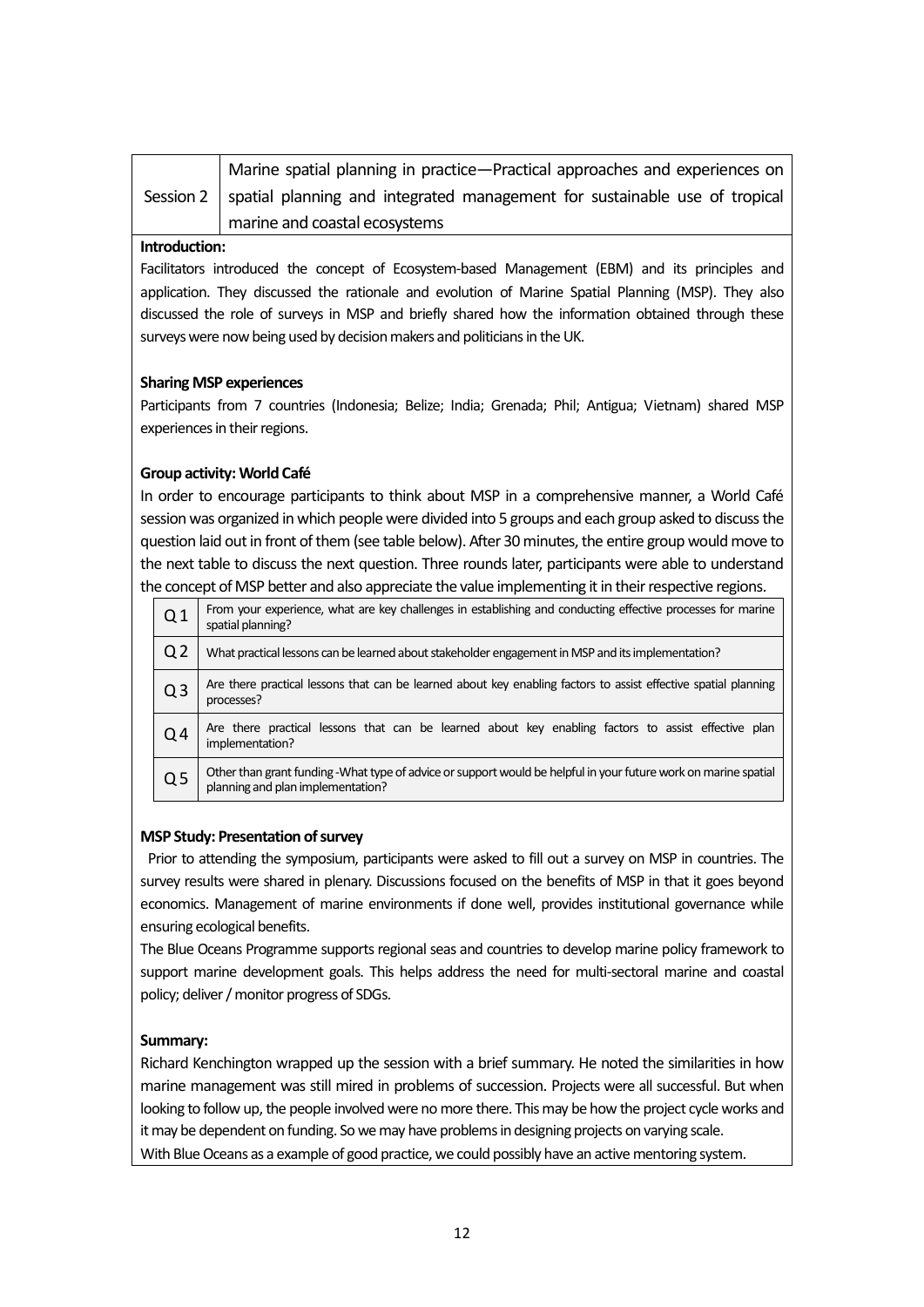| Session 3 | Reducing impacts of reef tourism through public-private partnerships using the |
|-----------|--------------------------------------------------------------------------------|
|           | Green Fins approach                                                            |

#### **Plenary session**

Chloe Harvey gave an overview of issues associated with marine tourism activities, the Green Fins approach as a solution, and shared a case study from Malaysia. Green Fins National representatives shared lessons learned from implementing Green Fins in their home countries to the group.

#### **Group Activity**

Participants were ushered into 5 groups. For each group a Reef-World representative acted as a facilitator, supported by a Green Fins National representative. The national team representative was encouraged to share their own experiences of Green Fins, and enabled others to bring experiences from their countries into the discussion.

The threats associated with diving and snorkelling activities in the participant's home countries were also discussed.

Tools like the Green Fins Toolkit, Manual for producing member packs and Green Fins Awareness Raising presentation for dive staff was circulated to all participants in softcopy. Facilitators discussed the tools, explaining their uses and application. An example hard copy of a member pack was also presented for discussion.

Groups discussed a list of actions and activities associated with the diving and snorkelling industry, identified associated environmental threats for each, and ranked the threats in order of severity. Each group then discussed solutions to address the top 3 threats depending on what was feasible in their countries. They also discussed the opportunities associated with engaging reef tourism stakeholders in local environmental initiatives. Results were shared in plenary.

Participants were given a summary of the Green Fins Tools that were available for immediate action and those that required further investment / capacity development.

#### **Practical Session**

Participants were given a choice of one of 3 practical activities depending on interest and availability of spaces.

Group 1: Visit dive centre followed by dive trip (24 pax) – led by JJ and Charlie with SeaQuest Group 2: Visit dive centre followed by snorkelling trip (28 pax) – led by Sam and Jula with SeaExplorers Group 3: Visit selection of dive centres, no diving /snorkelling (16 pax) – led by Alan and Chloe to Sierra Madre and Equation plus LGU discussion

Participants identified the threats, solutions and potential environmental benefits while at the dive centres, on the water and under the water. Green Fins assessment criteria was introduced.

#### **Summary:**

Chloe Harvey and Jerker Tamelander gave a brief summary of the day. Key takeaway messages from each of the practical sessions were shared including that Green Fins clearly provides the diving industry with the tools they need to tackle environmental challenges where they see fit and that it brings the public and private sectors together to act. Jerker identified a number of national and international financing opportunities in response to questions from those participants who were keen to start implementation.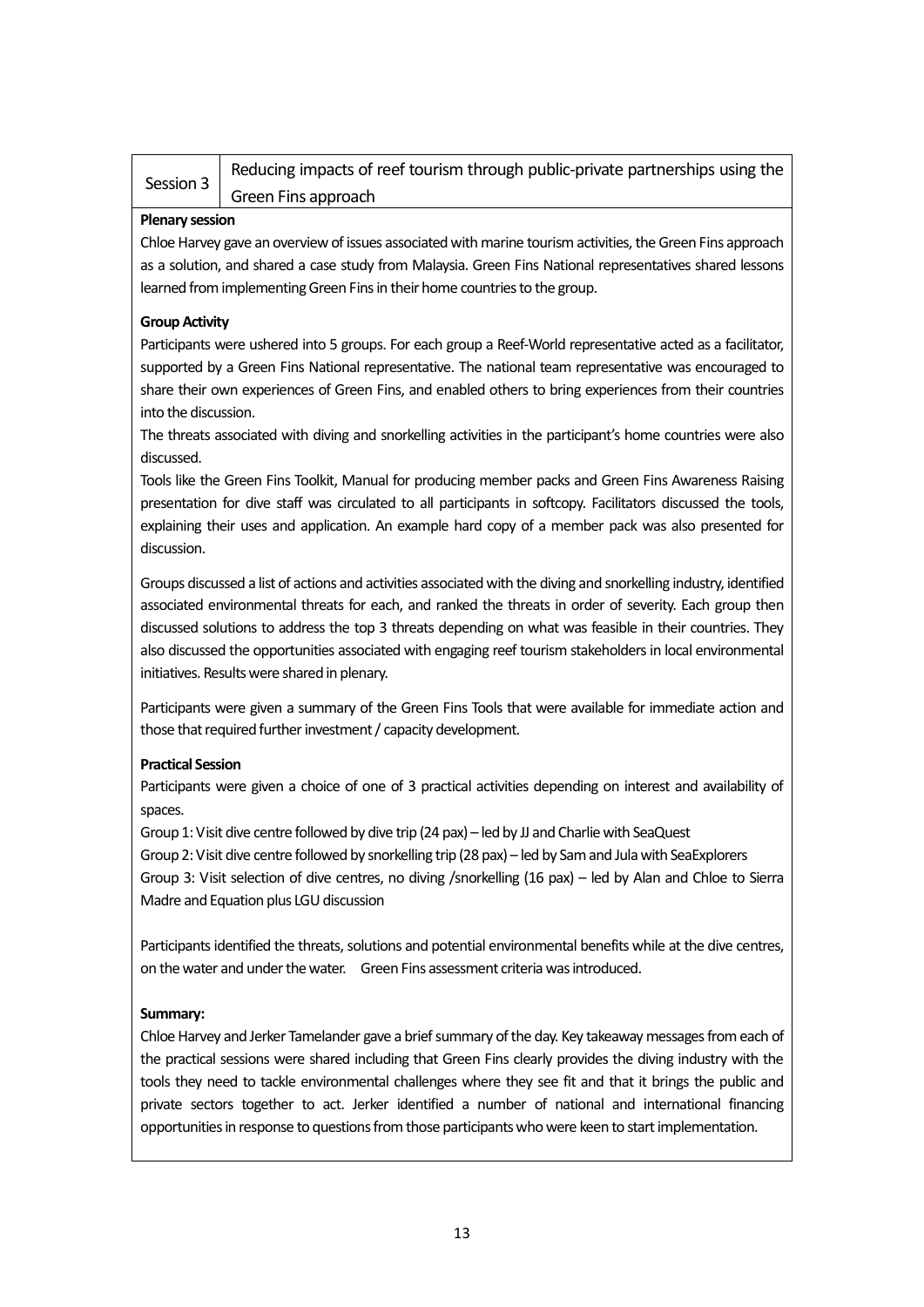| Session 4   Incorporating Coral Ecological Services and Functions Valuation Inco- |  |  |  |  |
|-----------------------------------------------------------------------------------|--|--|--|--|
| Compensatory Mitigation for Reef Damage                                           |  |  |  |  |

#### **Introduction**

Each participant was given an electronic folder containing a draft version of the new ICRI Coral Ecological Services and Functions Characterization Tool, a sample data set, a reference paper on Indo-Pacific growth rates and a sample run through the Tool.

Participants were provided a brief overview of the development of the tool, including its earlier form as a primary component of the Hawaii Department of Land and Natural Resources' Coral Reef Mitigation Program, along with how the tool was modified for wider use for ICRI members.

Discussions included short-term, human-caused impacts and the role of Natural Resource Trustees versus the Responsible Party and their representatives, a introduction to the concept of ecological services and functions associated with corals, issues associated with both planned and unplanned human-caused impact events, how to assess coral impacts, and basic assumptions behind each of the variables involved with the Tool.

The Ecological Services and Functions Characterization Tool was discussed in detail, running through how to use it, its transparency and mechanisms for analysis, and how the tool was designed to be used by any jurisdiction.

Focus was on the different input elements and sections which focused on definitions, justifications (i.e. the scoring of different tool elements), and how the tool could be used to break down the characterization scores into different elements (Regulatory Functions, Habitat Functions, Production Services, Information Services, and Temporal Loss).

#### **Discussion**

Discussions focused on how the tool can be used to assess impact from either planned or unplanned events, evaluate proposed or implemented mitigation/restoration projects, balance impacts to proposed mitigation, and to balance alternative coral sizes / coral forms / coral rarity / habitats against what was impacted.

#### **Activity**

Participants were given a working version of the tool to download onto their own laptops and a sample data set to try out. Each participant uploaded data into the tool themselves and explored the resulting valuation and its interpretation in detail.

#### **Summary**

Next steps were discussed and participants committed to trying out the tool within their own jurisdictions over the next month or two and providing feedback via email regarding the draft tool before May 1, 2016. Based upon this feedback, the draft shall be modified to produce a final version which will be made available for member use on the ICRI Forum website (http://www.icriforum.org).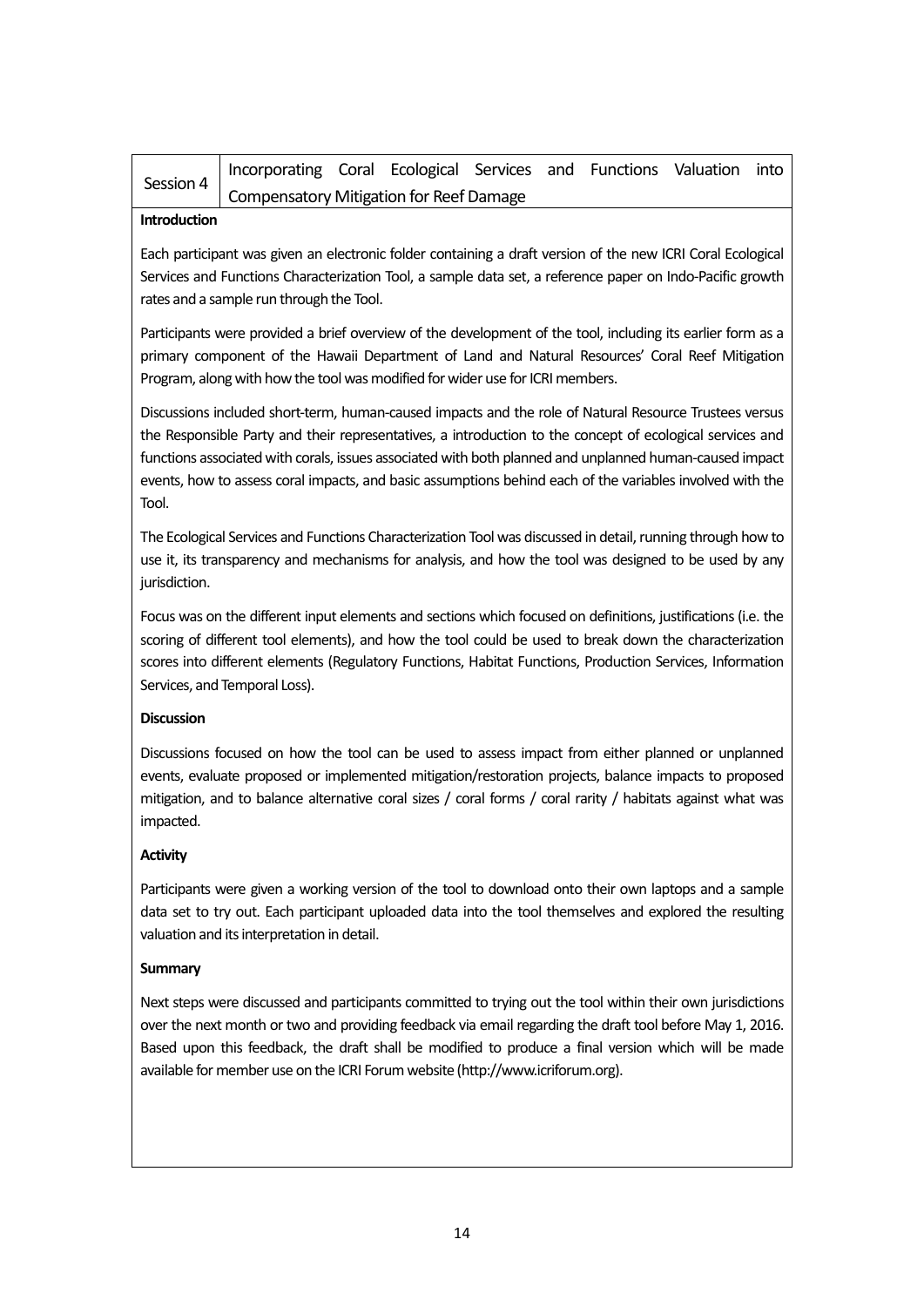#### Session  $5 \mid$  Ecosystem services and sustainable financing of MPAs

#### **Introduction**

The session was directed to MPA managers and other stakeholders, and divided into 4 sessions of conceptual presentations (1.5h) and 1 group activity (2.5h).

#### **Presentation**

- An introduction to the concepts of ecosystem services (ES) and economic valuation. Case studies of economic valuations of coral reef ecosystem services and MPAs in Bonaire were used for illustration.
- Different financing mechanisms, including regional/national solutions (e.g., trust funds, fiscality and tourism fees) as well as local methods (e.g., user fees, payment for ES and private management of MPAs).
- Case study of sustainable financing via a PPP was presented for Barbados.

#### **Group Activity**

The participants were ushered into two working groups:

*Group 1*: looking at a specific policy question, that could be answered using economic valuation *Group 2:* Sustainable Financing Mechanisms for MPAs

#### **Discussion**

The following questions were discussed:

- *What ecosystems are threatened?*
- *What ecosystem services are threatened?*
- *What are the important ES values and who are the beneficiaries?*
- *What are appropriate measures to address the problem?*
- *What are the costs?*
- *Who do we target?*
- *What are the key messages?*
- *How do we convey these messages?*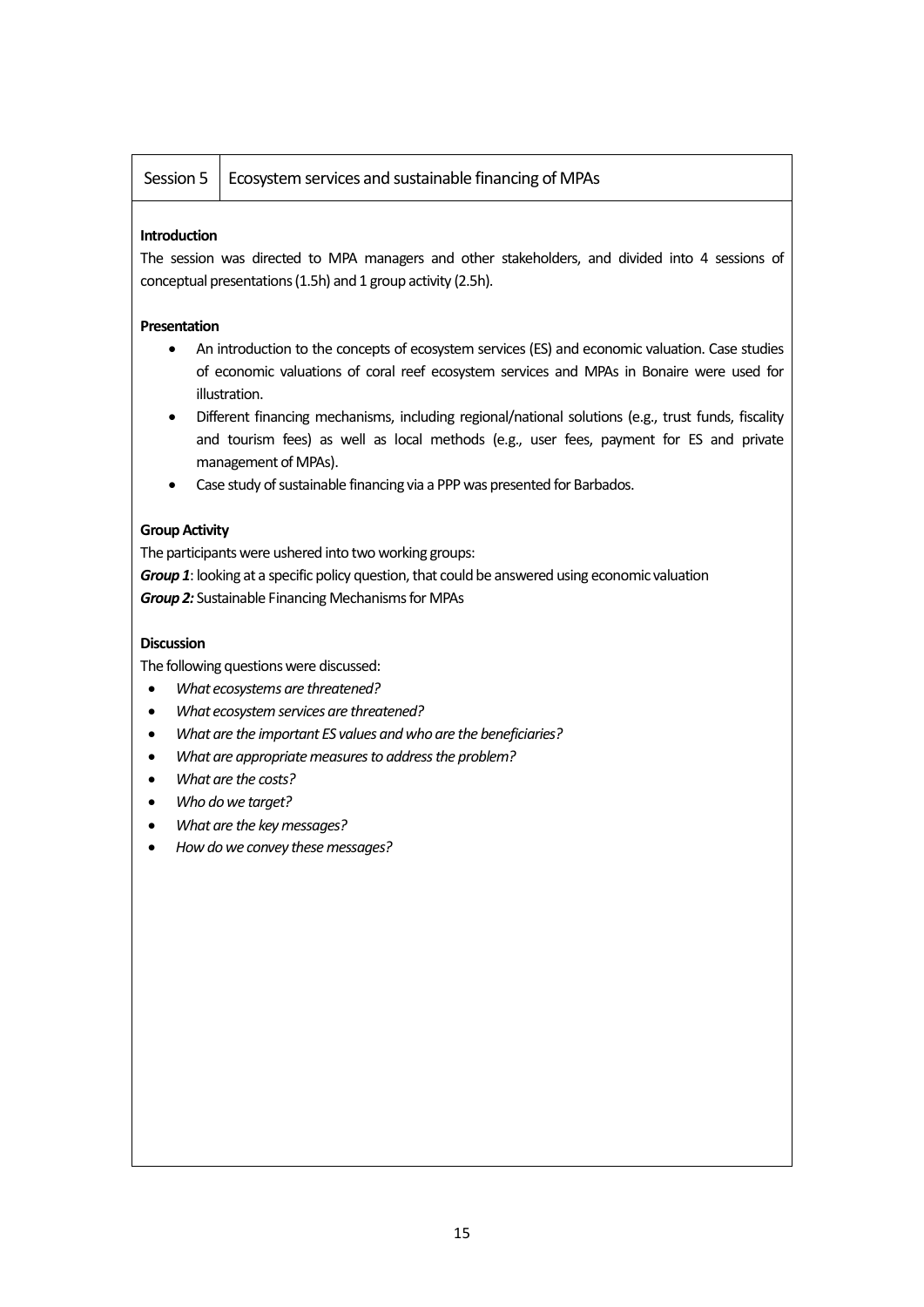| Session 6 | Use of periodic coral reef fisheries closures as management catalysts to build |
|-----------|--------------------------------------------------------------------------------|
|           | local level engagement in conservation                                         |

#### **Introduction**

The facilitator presented an overview of some of his organisation's work in the Western Indian Ocean on engaging coastal communities in locally centred fisheries management and building sustained support for marine conservation.

The session was split into two, with the first part focusing on the use of short term closures of gleaning fisheries for key species to demonstrate economic returns from fisheries management and build support for community-led marine protection initiatives, and the second using practical demonstrations to explore the growing role of information and communications technology in resource monitoring projects.

In the first part of the session participants learned that in 2004, Blue Venture supported a village in southwest Madagascar to close a small part of its octopus fishing area for a few months, to see whether this might boost catches and improve food security. When the closed site was reopened to fishing, the community saw a dramatic increase in both octopus landings and fisher incomes. The idea was copied by neighbouring communities and today, a decade on, more than 250 closures have taken place in Madagascar and in several other countries. During this session the facilitator also presented recent research into the effectiveness of the closures. This study, an analysis of eight years of data from more than 30 sites, found that octopus landings increased by more than 700% in the month following the lifting of a closure, boosting the catch per fisher per day by almost 90% over the same period, and enhancing incomes. Participants learned that the closures have also inspired more ambitious marine management initiatives, with fishing communities grouping together to establish more than 60 Locally Managed Marine Areas (LMMAs) that ban destructive fishing practices, many of them incorporating community-enforced marine reserves permanently off limits to fishing.

#### **Discussion**

The facilitator fielded several questions from the audience during his session. He was asked about the extent to which Blue Ventures was involved in LMMA management, why he thought that local villagers respected the closures, and whether alternative livelihood programmes were established to help fishers during closures. He responded that: i) Blue Ventures remains closely involved in supporting the fishery and broader conservation efforts in certain LMMAs, but has been taking steps to ensure that the funding remains sustainable, transitioning towards a "lighter-touch approach", with some villages managing closures without direct support; ii) Fishers recognised that if they left an area even for a small period then there would be a personal economic benefit; and iii) That part of the design of the approach was that fishers could continue to fish, since only a portion (approx. 20%) of the fishing grounds are closed at any given period.

#### **Activity**

In the second part of the session, participants learned about the potential to use a freely available software package called ODK to accelerate and improve resource monitoring. In this practical exercise, participants were split into five groups and sent to "landing sites" within the grounds of the conference centre to measure and monitor sea turtles. On returning to the auditorium, participants used the ODK software to enter and upload data they had collected using smartphones, which was then analyzed in real time.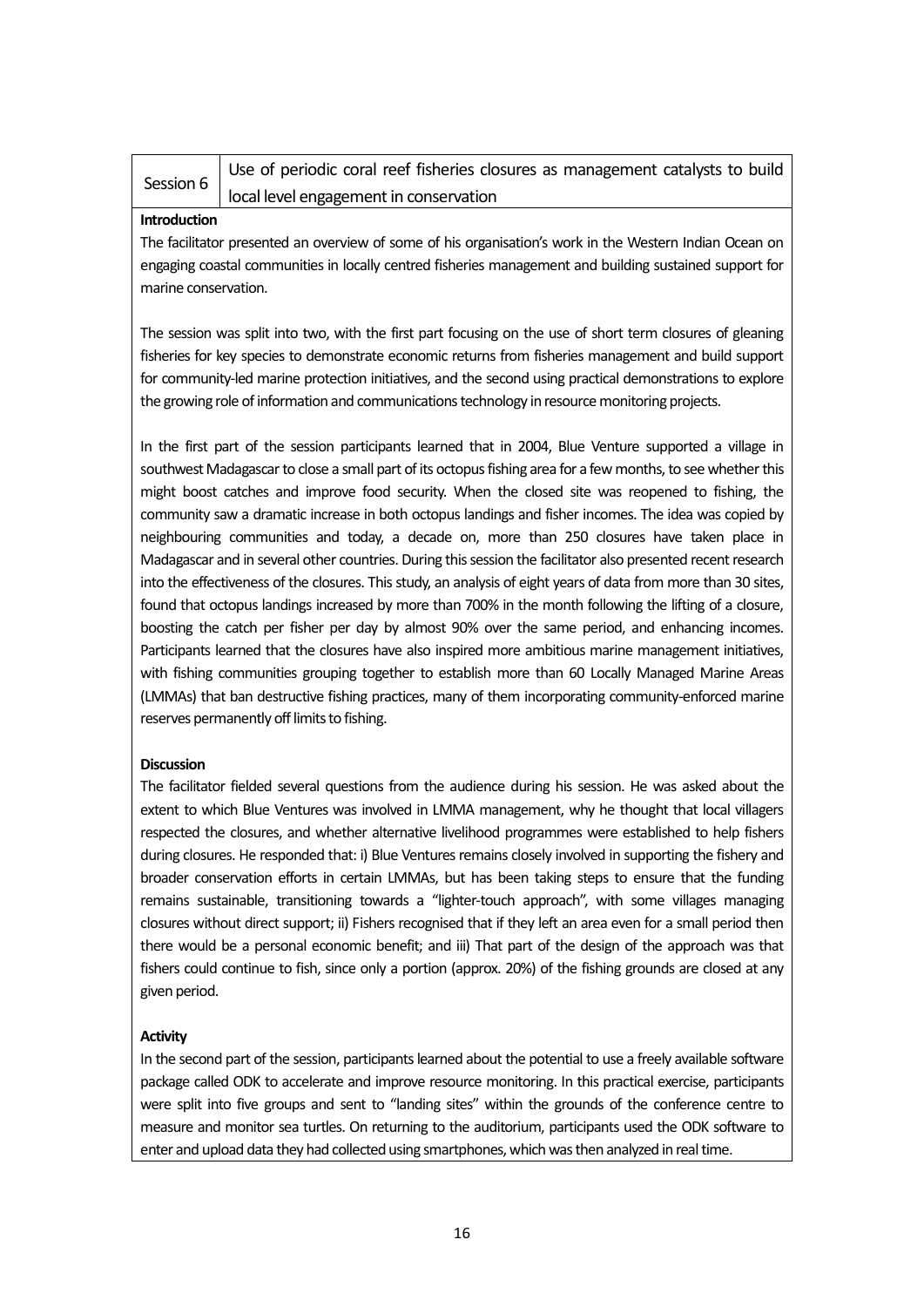#### **5. OUTCOMES**

| Session 1 |               | Resilience-based Management: Application of coral reef resilience assessments                                                                                                                                                                                                                                                                                                                                                                                                                                                                                                                                            |
|-----------|---------------|--------------------------------------------------------------------------------------------------------------------------------------------------------------------------------------------------------------------------------------------------------------------------------------------------------------------------------------------------------------------------------------------------------------------------------------------------------------------------------------------------------------------------------------------------------------------------------------------------------------------------|
|           |               | to support policy and management                                                                                                                                                                                                                                                                                                                                                                                                                                                                                                                                                                                         |
| 1.        |               | Improved guidance on implementing ecological resilience assessments is required, with emphasis on:<br>selecting and weighting indicators, analysis steps and methods, timing (i.e., when resilience<br>assessments should be implemented and how frequently); field methods to include field datasheets,<br>compiling existing data and using citizen scientists, integrating socio-economic and citizen science<br>data with ecological data, methods/proxies to assess human pressures; inter-species differences in<br>bleaching susceptibility, identifying and prioritizing management actions, and consulting with |
|           | stakeholders. |                                                                                                                                                                                                                                                                                                                                                                                                                                                                                                                                                                                                                          |
| 2.        |               | More training required to support applying resilience-based management (e.g., TNC's regional<br>trainings) to help managers understand the value of resilience assessments and to build capacity to                                                                                                                                                                                                                                                                                                                                                                                                                      |

- implement the assessments and use the results to inform management. Such training will need to be supported by long-term access to expertise and support to analyze data, interpret and present the results.
- 3. The greatest barriers participants identified in preventing people from undertaking a resilience assessment were funding and capacity to conduct the assessment. Other barriers included challenges with data (existence, access, accuracy) and lack of support for resilience-based management (e.g., decision-makers or community members not seeing the value (yet)).
- 4. Raising support for resilience-based management and resilience assessments is likely to benefit from development of a high-level summary document explaining how both contribute to global and regional policy commitments (e.g., Aichi agreement and COP21 targets).
- 5. There is an increasing need to articulate how ecological resilience assessments can feed into and support social resilience assessments or underpin efforts to build social resilience, and guidance on such integration is required.
- 6. Participants highlighted the importance of and challenges with using resilience-based management to inform policies and management decisions – specifically, the need to demonstrate the value of resilience-based management to decision makers and communities, the need to engage.
- 7. We need to conceive, plan and implement the resilience assessment process from management planning and/or policy direction.
- 8. Access to physical data layers that inform resilience assessments and marine spatial planning must be improved. Data layers describing historic and projected future exposure to coral bleaching conditions need to be in one location, simply explained, provided in data formats people use (namely, ArcGIS), with guidance on how they can be integrated into existing planning processes.
- 9. There is an increasing need to integrate social and ecological resilience assessments. Access to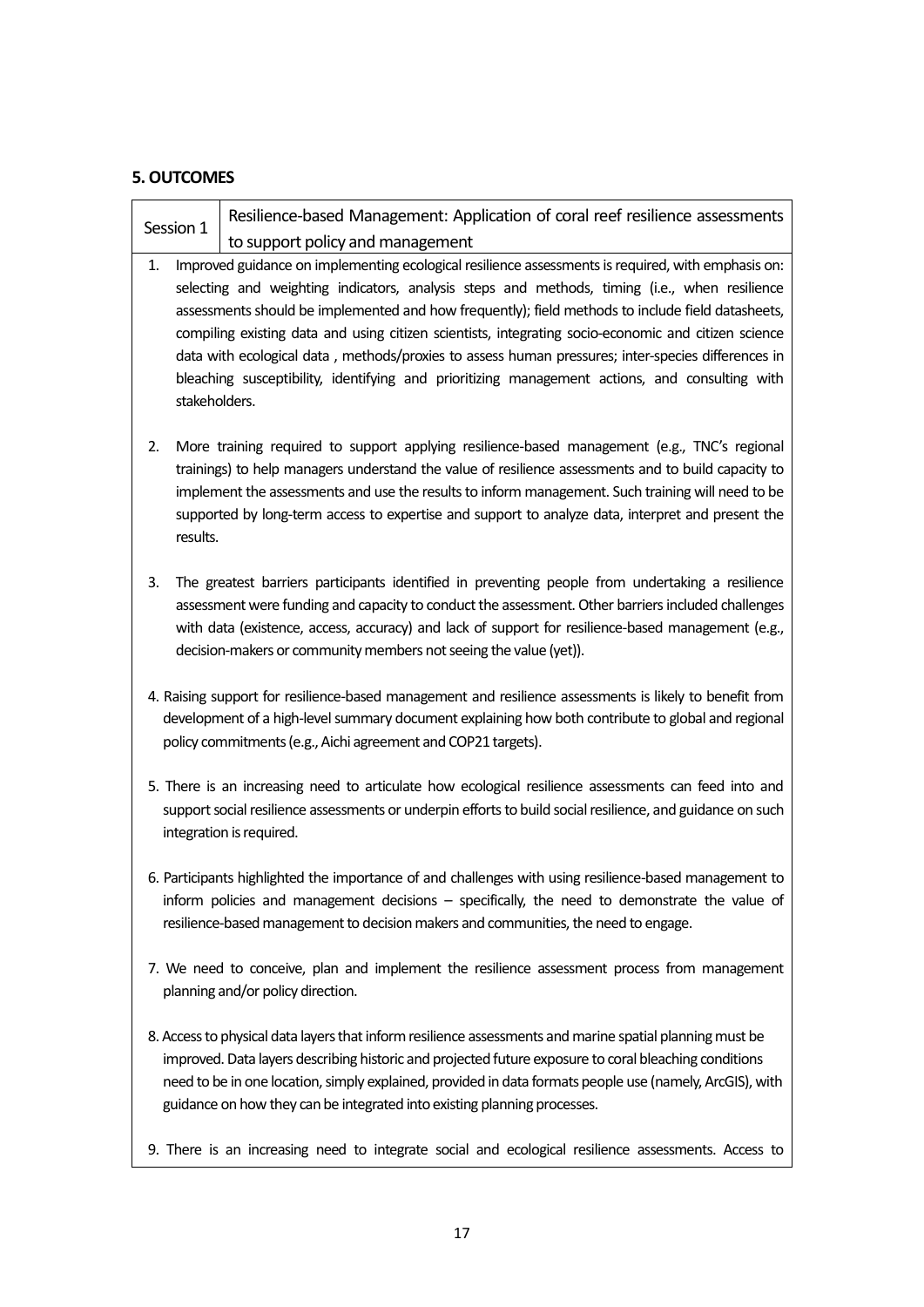socio-economic data to inform resilience assessments and guidance on how it can be integrated into ecological data are needed.

- 10. Participants discussed the challenges of communicating results to local stakeholders/ communities/ decision-makers in a way that is appropriate and meaningful to the audience.
- 11. An inventory needs to be developed of locations where resilience assessments have been conducted. The database needs to capture whether the assessments conducted have informed management and in what ways. The effort to compile the database should be shared in a peer-reviewed paper that reviews the challenges experienced and lessons learned.
- 12. Participants requested clear articulation of resilience-based management and how it builds on and differs from and reinforces existing management efforts.
- 13. A collaborative high-profile peer-reviewed publication is needed that brings the scientific community and key management partners together to articulate resilience-based management and how it differs from current management practices.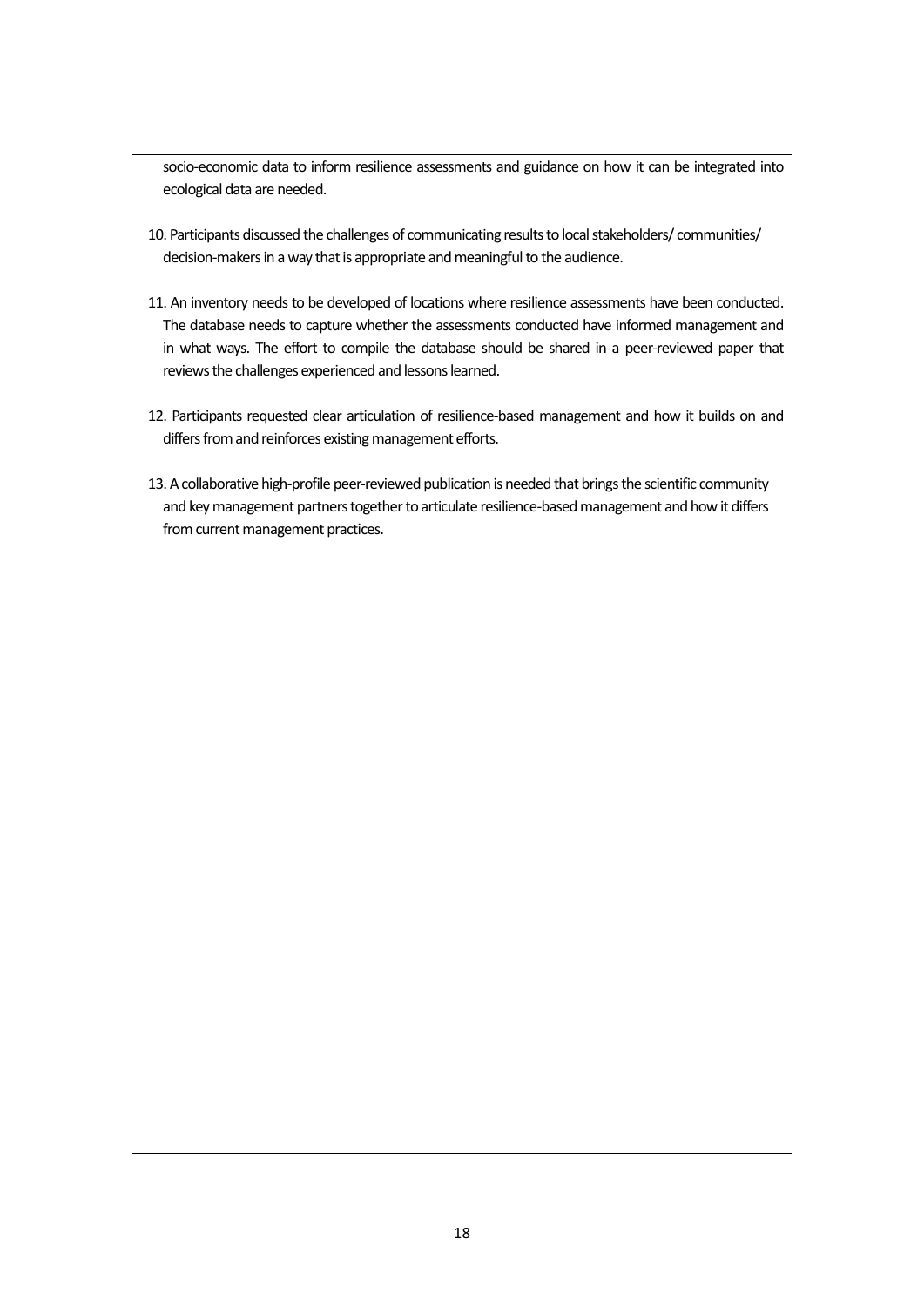| Marine spatial planning in practice-Practical approaches and experiences on            |
|----------------------------------------------------------------------------------------|
| Session 2   spatial planning and integrated management for sustainable use of tropical |

management for sustainable use of tropical marine and coastal ecosystems The assumption that generic 'good practice' in marine and coastal management can be identified through

the transfer of lessons from one place to another contrasts with the emergent findings that 'one size does not fit all' and that effective management needs to be tailored to specific prevailing social, economic and ecological contexts.

This undermines the view that there are 'models' or 'ideal' ocean and coastal management processes that can be applied universally and around which much existing guidance is formulated. An alternative approach is to recognize that effective management can only be generated when there is alignment between context-specific factors that derive from the relationship between people, biodiversity, natural resources and ecosystem services. These factors include social values, priorities and cultural norms, governance frameworks, ecosystem conditions, social and environmental change and the form and function of the ocean and coastal management approach.

Marine Spatial Planning and its implementation are component processes providing an umbrella or framework for conduct of a suite of processes of community engagement, ecosystem, activity and impact mapping and projection against targets such as relevant Sustainable Development Goals. This enables resource allocation, regulation, monitoring and performance evaluation in an adaptive management framework with well documented objectives and processes.

Through evaluation of the alignment between context and the management approach, the factors that either enable or constrain effective management performance can be identified. Through systematic assessment of enabling factors across multiple sites and contexts, it will be possible to identify the qualities of effective ocean and coastal management that promote alignment between management approach and the current and future context. The resultant guidance was applied across ocean and coastal management processes regardless of their form or design.

The MSP workshop provided the opportunity for identification and discussion of issues of importance for managers of coral reefs and related ecosystems and for providers of information and capacity support for marine Ecosystem Based Management. This provided valuable confirmatory and context specific information contributing to a broader evaluation of MSP through a consortium of partners, led by UNEP.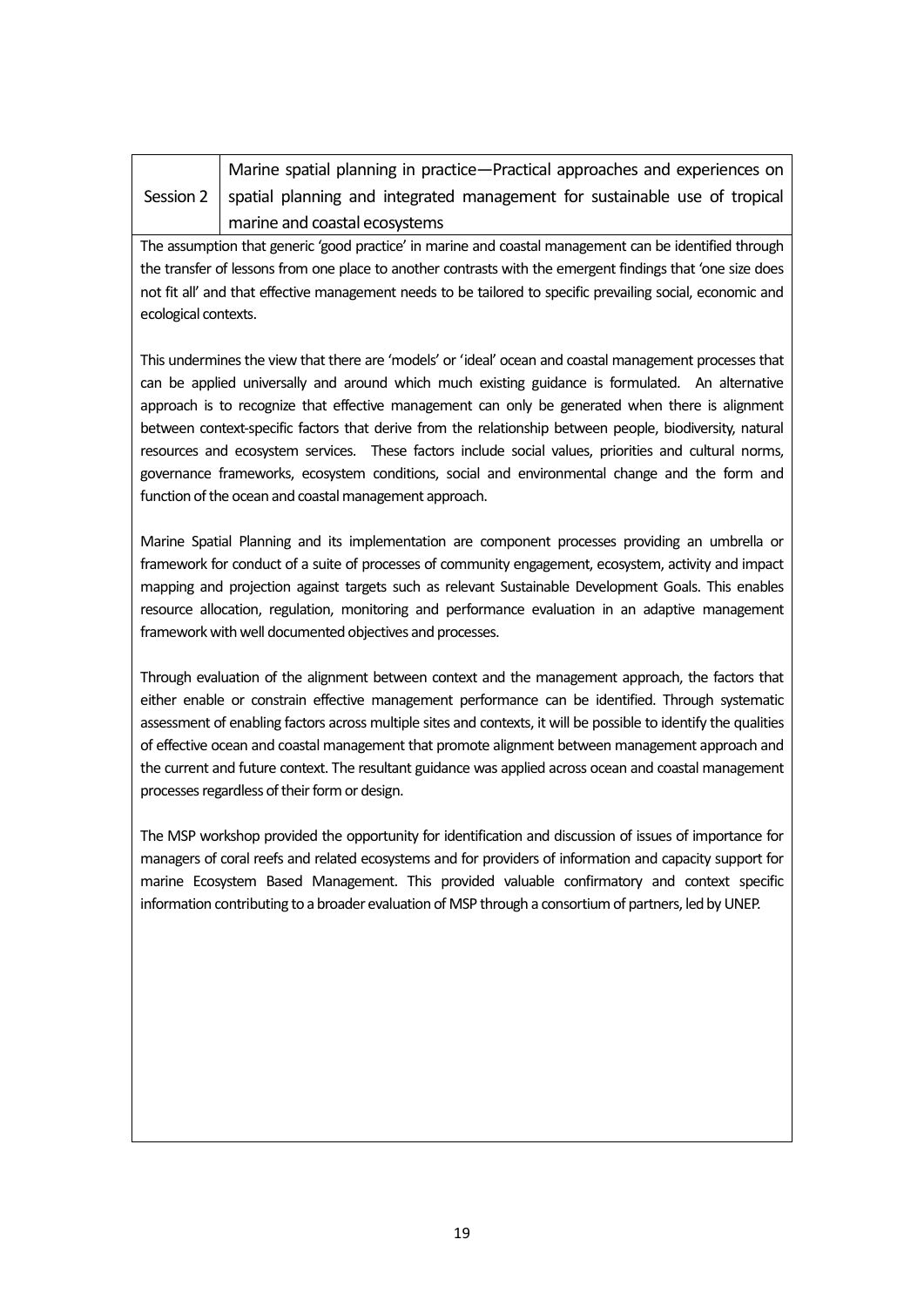#### Session 3

### Reducing impacts of reef tourism through public-private partnerships using the Green Fins approach

All participants were easily able to identify threats posed from activities associated with their local marine tourism industry. Few were able to identify solutions at the beginning of the breakout group. Almost unanimous agreement that direct diver impacts posed highest threat to biodiversity (stress of marine life/ damage to live coral). Participants generally felt that the Green Fins toolkit provided effective solutions that allowed them to engage with the diving industry. It does not have to conflict with existing measures. Participants recognised the benefit of engaging with the diving industry, specifically for conflict reduction/ PPP.

There was a positive response both in the theory sessions and in the field about the potential management impact of the Green Fins approach and the clarity of awareness raising materials. Many of the managers and dive / snorkel industry stakeholders were seen to recognise the risks associated with marine tourism activities, but don't have the capacity or the tools to implement the changes they would like to see. Green Fins breaks down this initial barrier by providing the necessary materials to assist the stakeholders/managers to do this.

Green Fins was identified as a useful mechanism to open communication channels up between the public sector, private sector and the local communities/ tourists to raise awareness and share solutions to common challenges. It was commonly agreed that Green Fins presents a simple solution to a common challenge for local tropical coral reef managers. The success stories presented by national Green Fins representatives, the history of the approach and the replicability were all seen as characteristics which made the approach interesting for resource managers.

Carrying capacity is an issue managers are directed towards. While there are many examples of measures to manage diver / snorkeler numbers on specific sites, the group identified the need to promote best practice while longer term management plans are developed. Green Fins may help to build a case for implementing carrying capacity measures, where applicable.

Green Fins was recognized as a way to strengthen / measure compliance to national regulations. However, the voluntary participation of the marine tourism industry representatives was identified as one of the strengths of the model. Involving diver training organizations at the international level was suggested as a way of strengthening the impact of Green Fins. In response to participants interested in using Green Fins in their areas but concerned about costs, a case study was presented from the Maldives. Green Fins activities in the Maldives are sustained through finances secured from national funds, private sector sponsorships and a national conservation project. Meaningful management outputs were obtained, with relatively little resource input. UNEP also identified several funding sources available for potential national partners to secure finances to support the introductory costs. It was also noted that Green Fins activities clearly deliver on commitments towards a number of international conventions, goals and targets.

It was found that all participants appreciated that Green Fins would be a meaningful management approach to address the impacts associated with marine tourism activities in their areas. Strong expressions of interest were received for the introduction of Green Fins from representatives of Sri Lanka, Indonesia, Dominican Republic, Grenada and Palau. The need for Green Fins was also identified for Green Fins in Japan, Seychelles and Mexico.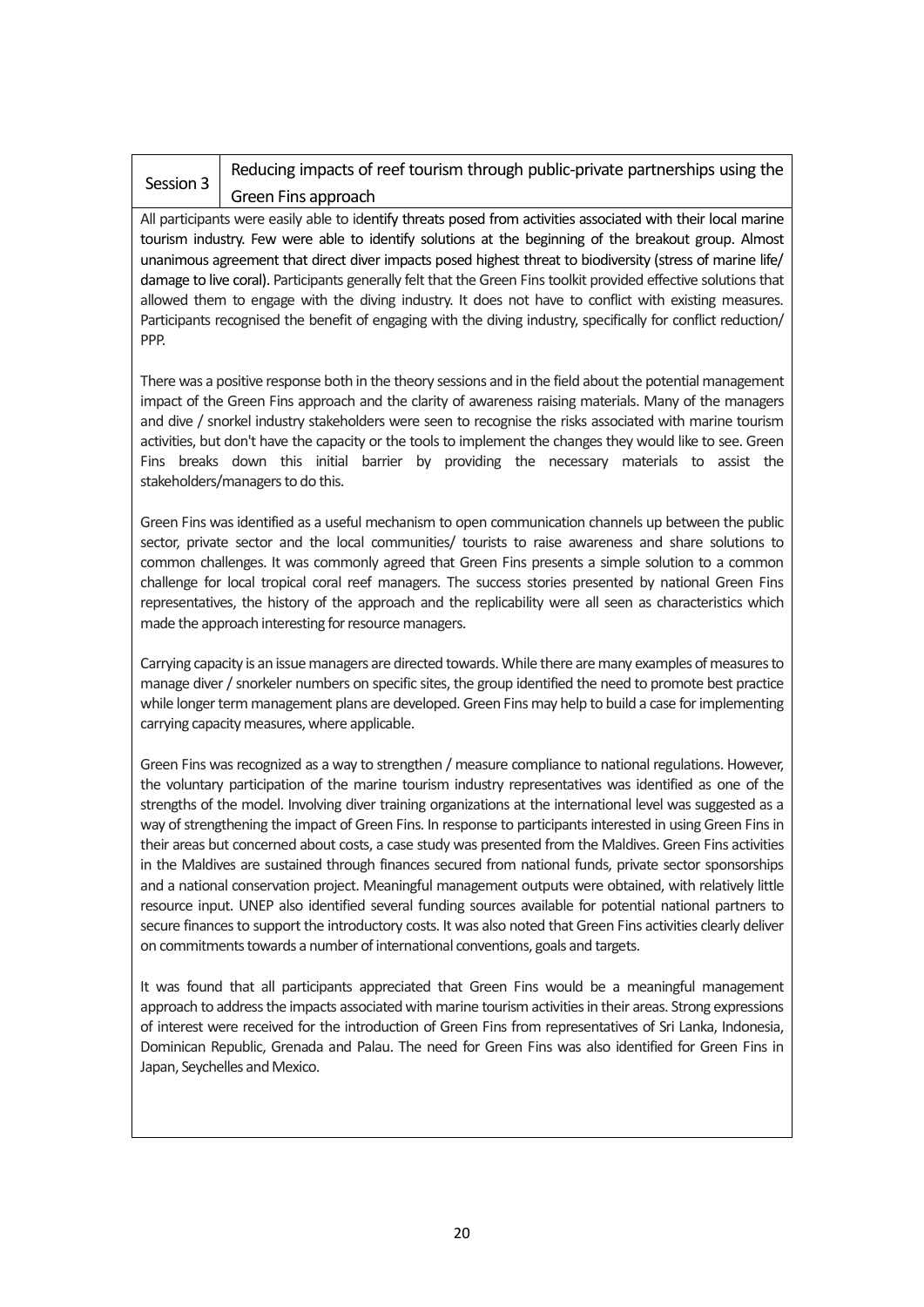| Session 4                                                                                                                                                                                                                                                                                                                                                                                 | Incorporating Coral Ecological Services and Functions Valuation<br>into                                                                                                                                                                                                                                                                                                        |  |  |  |  |  |
|-------------------------------------------------------------------------------------------------------------------------------------------------------------------------------------------------------------------------------------------------------------------------------------------------------------------------------------------------------------------------------------------|--------------------------------------------------------------------------------------------------------------------------------------------------------------------------------------------------------------------------------------------------------------------------------------------------------------------------------------------------------------------------------|--|--|--|--|--|
|                                                                                                                                                                                                                                                                                                                                                                                           | <b>Compensatory Mitigation for Reef Damage</b>                                                                                                                                                                                                                                                                                                                                 |  |  |  |  |  |
| Participants expressed strong interest in further exploring the ICRI Coral Ecological Services and Functions<br>Characterization Tool within their own jurisdictions and inquired about alternative uses that might be<br>explored.                                                                                                                                                       |                                                                                                                                                                                                                                                                                                                                                                                |  |  |  |  |  |
| Discussions revealed the need for further formal training on data collection as evidence from short-term,<br>human-caused events such as vessel groundings, vessel sinkings, oil spills, sewage spills, chemical spills,<br>eutrophication events, sediment events, coastal development, harbor development, dredging events,<br>destructive fishing events, illegal fishing events, etc. |                                                                                                                                                                                                                                                                                                                                                                                |  |  |  |  |  |
|                                                                                                                                                                                                                                                                                                                                                                                           | Focus was on how the ICRI Coral Ecological Services and Functions Characterization Tool was but one<br>component used in evaluating impacts to protected resources and could be integrated into both existing<br>activities and more detailed impact investigations that might occur through trainings such as those provided<br>by the Coral Reef CSI Field Training program. |  |  |  |  |  |
|                                                                                                                                                                                                                                                                                                                                                                                           | Documentation of tool usage for legal proceedings, settlements, and agency actions was requested, but<br>given the development nature of the Tool at this time such information is not currently available.                                                                                                                                                                    |  |  |  |  |  |
|                                                                                                                                                                                                                                                                                                                                                                                           | A number of participants requested details on constructing their own investigative gear and methodology.                                                                                                                                                                                                                                                                       |  |  |  |  |  |
|                                                                                                                                                                                                                                                                                                                                                                                           | All participants committed to trying the tool within their own jurisdicitions and providing feedback via email<br>regarding the draft tool before May 1, 2016.                                                                                                                                                                                                                 |  |  |  |  |  |
| Modifications to the draft tool will be made based upon this feedback and a final version of the ICRI Coral<br>Ecological Services and Functions Characterization Tool will be made available for member use on the ICRI<br>Forum website (http://www.icriforum.org).                                                                                                                     |                                                                                                                                                                                                                                                                                                                                                                                |  |  |  |  |  |
|                                                                                                                                                                                                                                                                                                                                                                                           |                                                                                                                                                                                                                                                                                                                                                                                |  |  |  |  |  |
|                                                                                                                                                                                                                                                                                                                                                                                           |                                                                                                                                                                                                                                                                                                                                                                                |  |  |  |  |  |
|                                                                                                                                                                                                                                                                                                                                                                                           |                                                                                                                                                                                                                                                                                                                                                                                |  |  |  |  |  |
|                                                                                                                                                                                                                                                                                                                                                                                           |                                                                                                                                                                                                                                                                                                                                                                                |  |  |  |  |  |
|                                                                                                                                                                                                                                                                                                                                                                                           |                                                                                                                                                                                                                                                                                                                                                                                |  |  |  |  |  |
|                                                                                                                                                                                                                                                                                                                                                                                           |                                                                                                                                                                                                                                                                                                                                                                                |  |  |  |  |  |
|                                                                                                                                                                                                                                                                                                                                                                                           |                                                                                                                                                                                                                                                                                                                                                                                |  |  |  |  |  |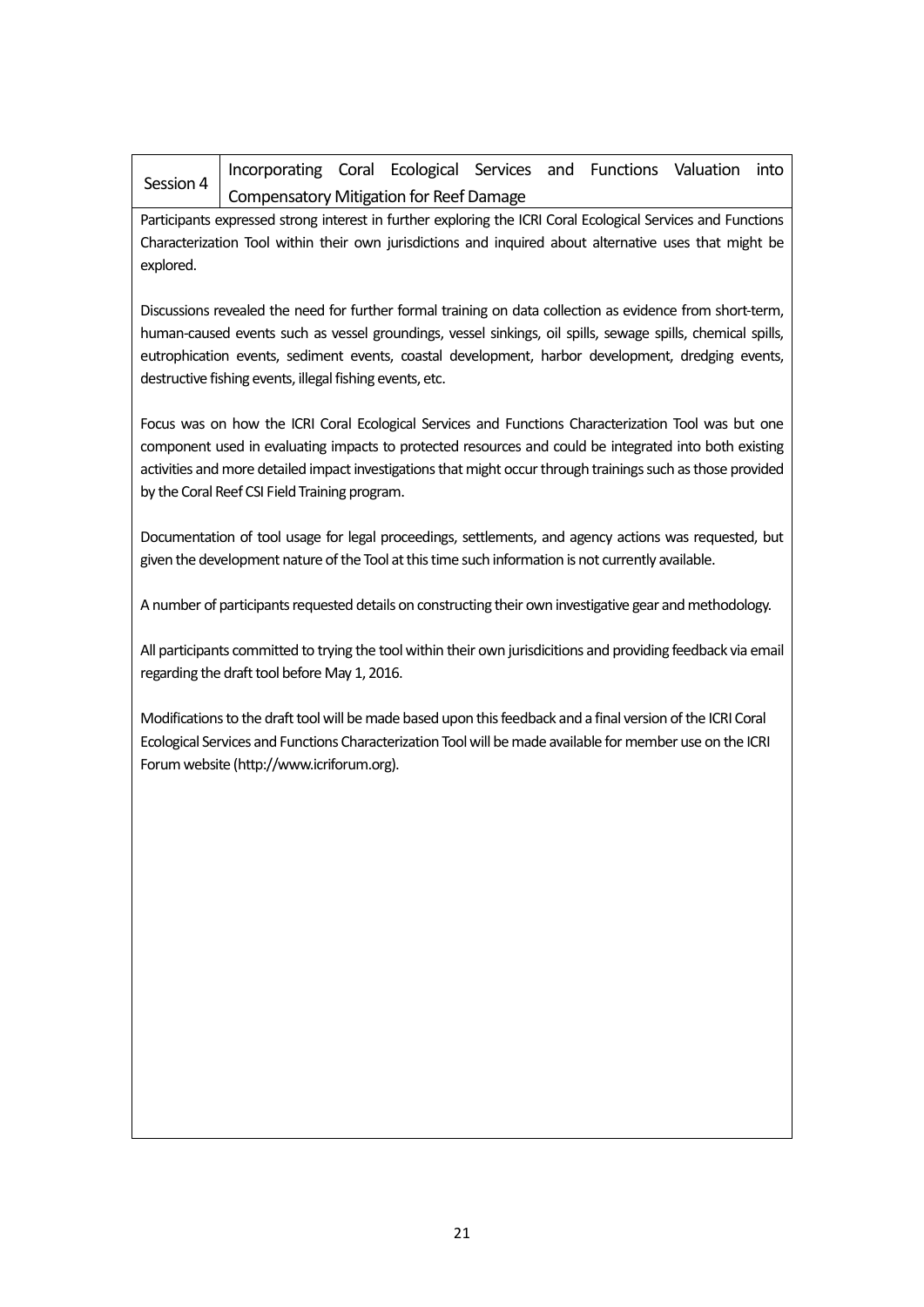#### Session 5 | Ecosystem services and sustainable financing of MPAs

Two case studies of financing MPAs were chosen amongst the participants. It was decided that the Cebu outer islands (Mahanay group) and the Belize example (whole nation) would provide a good illustration of MPA with and without consolidated financing mechanisms. After presenting the context of the MPAs, the ecosystem services provided were assessed for both case studies. A first quantification of the main beneficiaries and their expectations were done. The financing needs of the MPA were assessed also.

The Belize system showed mechanisms (licenses fees, entrance fees,…) with most of the beneficiaries (fishers, end users, businesses) with the funds being managed through different channels (NGOs, Community-based organisations). Many partnerships were developed also with the private sector. In Cebu, the approach has identified that main beneficiaries with payment capabilities would be the hoteliers, day-tour businesses and visitors. Their business model relies more on beaches and food. Before proposing user fees and/or license fees with beneficiaries, it was identified that most of the businesses might not perceive their dependency to the health of ecosystems (visitors coming to the beach or doing a litlle of snorkeling). Therefore the communication should be centered on other benefits brought by the MPA (cleaning beach, reduce conflicts, …). Ways of transforming the MPA in a business partner to improve their financial benefits were also proposed (marketing, guided tours, etc..) in their approach with the private sector.

In general, it was noted that MPA managers should improve communication efforts with the private sector and develop concrete partnerships to help them improve their activities.

#### **Key Messages that came from the General Session**

- 1. Start with policy questions
- 2. Identify your target audience
- 3. Tailor your communication to suit the target audience
- 4. Communicate Communicate Communicate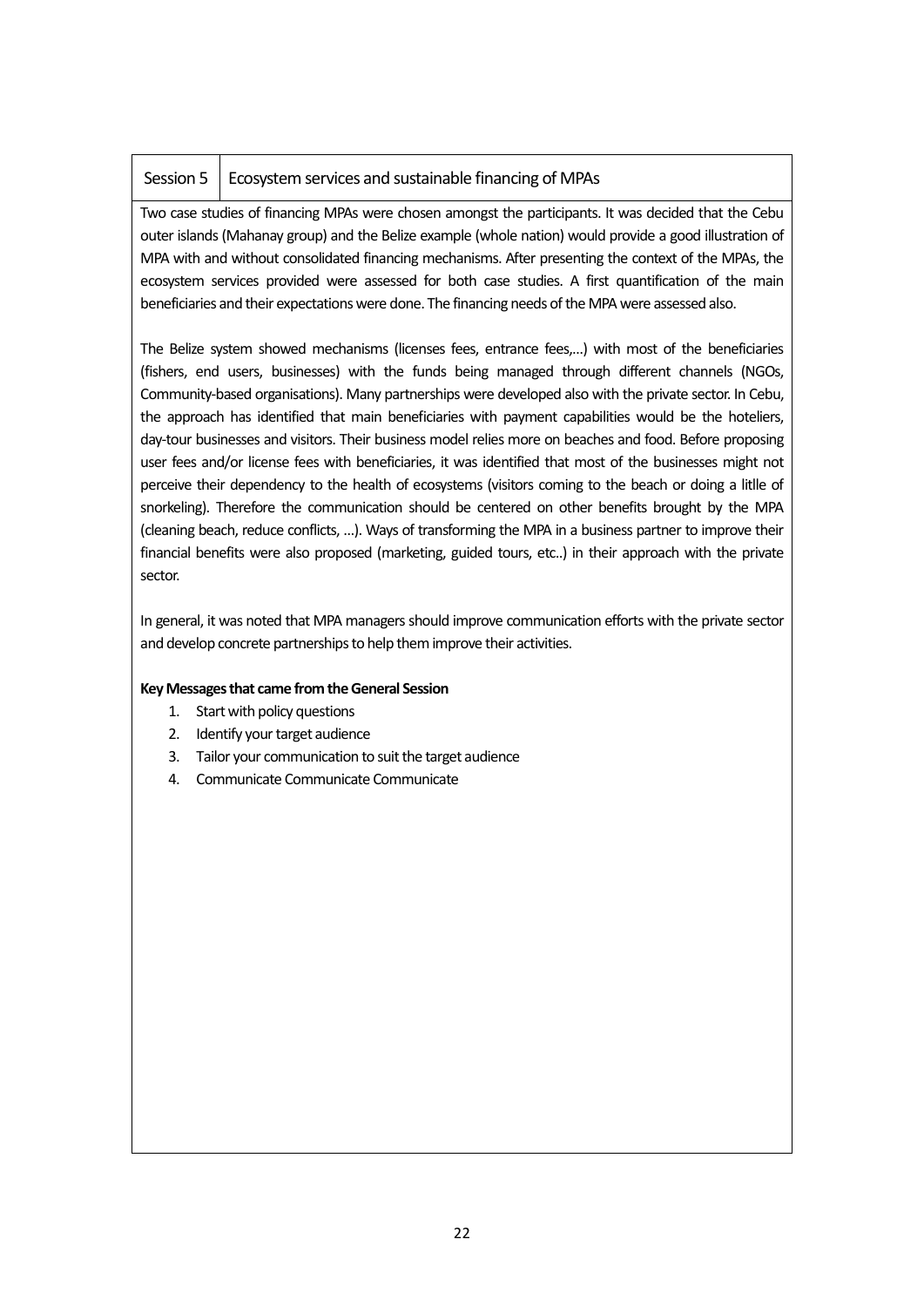| Session 6                              | Use of periodic coral reef fisheries closures as management catalysts to build |
|----------------------------------------|--------------------------------------------------------------------------------|
| local level engagement in conservation |                                                                                |

#### **Objective**

• Understand the use of short-term closures of gleaning fisheries for key species to demonstrate economic returns from fisheries management

#### **Outcome**

Participants learned

- That traditional fishers in southwest Madagascar had been using short term closures of part of their octopus fishing grounds to manage the species.
- That there have been more than 250 closures to date in Madagascar, Mauritius, Tanzania, Mexico and Mozambique, with more in progress
- That impacts on fishery catches from the closures, village fishery income, and net economic benefits from 36 periodic closures were significantly positive.
- That fisher learning exchanges whereby communities visit each other's fisheries and exchange information –were a vital tool used to help build support for the closures in other communities

#### **Objective**

• Understand how to build local support for community-based management within locally-managed marine areas (LMMAs).

#### **Outcome**

#### Participants learned

- That the returns that the communities have enjoyed from the closures have inspired them to establish more ambitious marine management efforts including Locally Managed Marine Areas (LMMA) that ban destructive fishing and often incorporate no-take marine reserves.
- That LMMAs are increasing rapidly in Madagascar, with more than 6000km2 of marine resource managed at more than 60 sites
- That LMMAs are championed at the highest levels of government, with the Madagascar president recently committing to tripling the country's protected area coverage, with a focus on locally managed approaches

#### **Objective**

• Explore the growing role and effective use of information and communications technology in monitoring projects

#### **Outcome**

Participants learned

- That free and open source software can be used to accelerate and improve monitoring of marine resources, and build community support
- That the software, ODK, is easy to use and works on any Android smartphone
- That ODK is simple to use but that requires training in order to develop the forms on which the data collection depends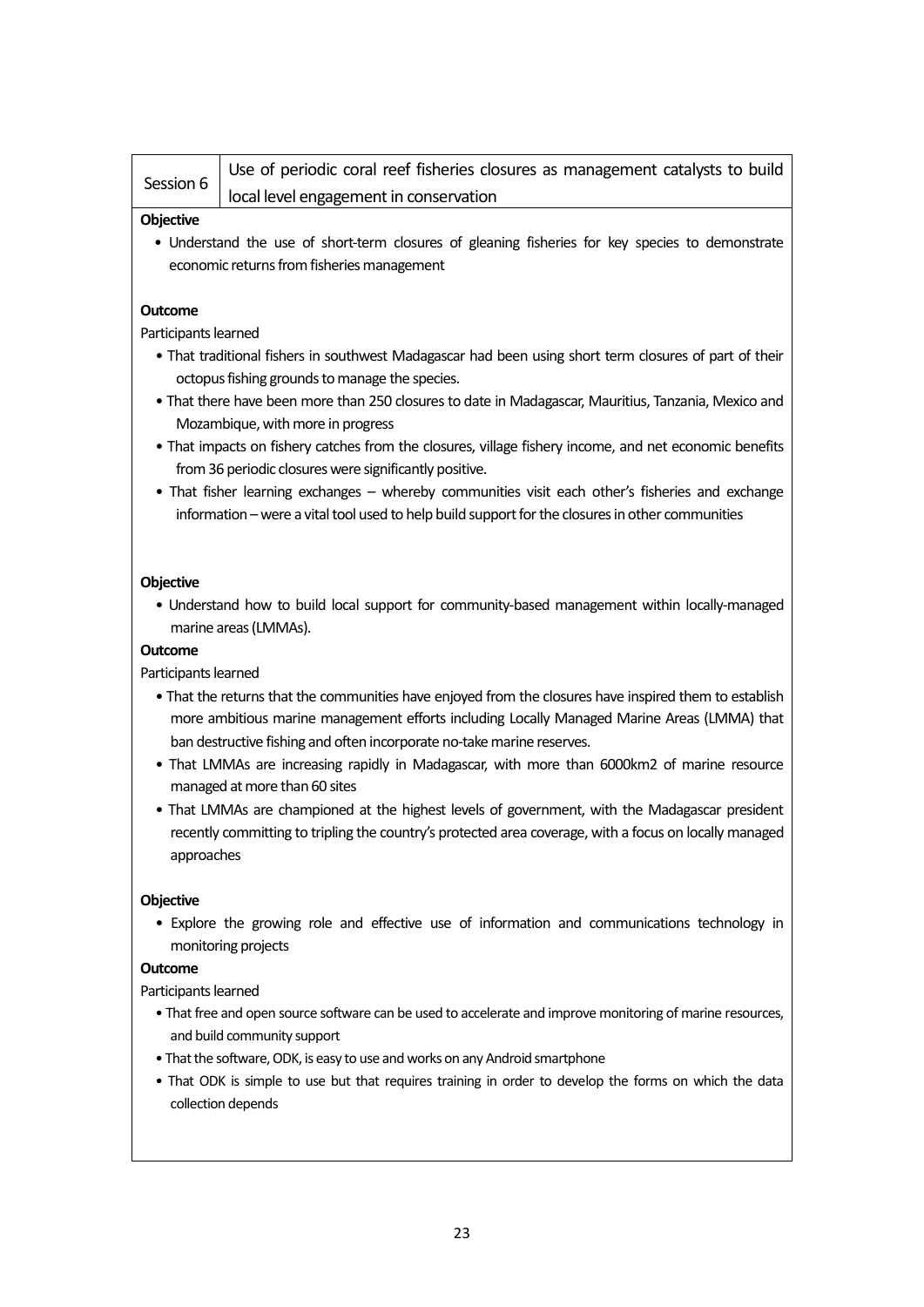#### **6. SYMPOSIUM CONCLUSION**

Sessions provided the theories and practical tools for:

- 1. Resilience-based management,
- 2. Marine spatial planning,
- 3. Public-private partnerships for reducing impacts of reef tourism, and
- 4. Compensatory mitigation for reef damage.

The sessions also shared useful case studies and good practices on:

- 5. Sustainable financing of MPAs, and
- 6. Fisheries management for local level conservation.

At the conclusion of the symposium, discussions covered several points:

- Many things can be applied to local level managers working in MPA in the Philippines. Scientists should continue as they do; managers however are different, since it is political. We focus on polls and that is our concern. It will have to be a compromise. It is important not to be frustrated with the politicians and government officials (Philippines)
- Marine ecosystems are diverse and we focus on coral reefs. We have to extend our focus to other tropical marine ecosystems. Future ITMEMS should consider including it. (Sri Lanka)
- The tools we were exposed to at the symposium are relevant to NGO work supporting the management of the ecosystems by the government. To help achieve the goal of ITMEMS, the facilitators should help implement the application of these tools so that they are effectively instituted in places so we are ready for it. We hope to see them get launched in Palau – dive industry stakeholder and managers would be very excited to see it (Palau),
- One of the main outputs was the tools- the excel sheets we could use right away. Everything was placed in our hands ready for use. We can now go back and share it with our colleagues, similarly with Green Fins and the other web links (Malaysia),
- Learnt a lot about communicating to managers, for managers. Engaging the Spatial Planning, we've learnt to speak the language of our stakeholders. We can also use this to communicate with the Public sector and step out of our conservation bubble. (Thailand),
- As a scientist, it was a great example to merge between theoretical/ practical. We could develop a network – share experiences; a knowledge management system (Indonesia),
- Echoing the Indonesian suggestion for a network (Maldives),
- Continuous networking comes with challenges, but it requires some thought (UNEP).
- It was highlighted that a coral reef event had not been organized in South Asia for a while now (India),
- We obtained global exposure, with practical experience (Vietnam).

Participants, facilitators and organizers unanimously agreed the symposium was a great success, and reiterated the need to continue ITMEMS for managers and decision makers as a major ICRI activity.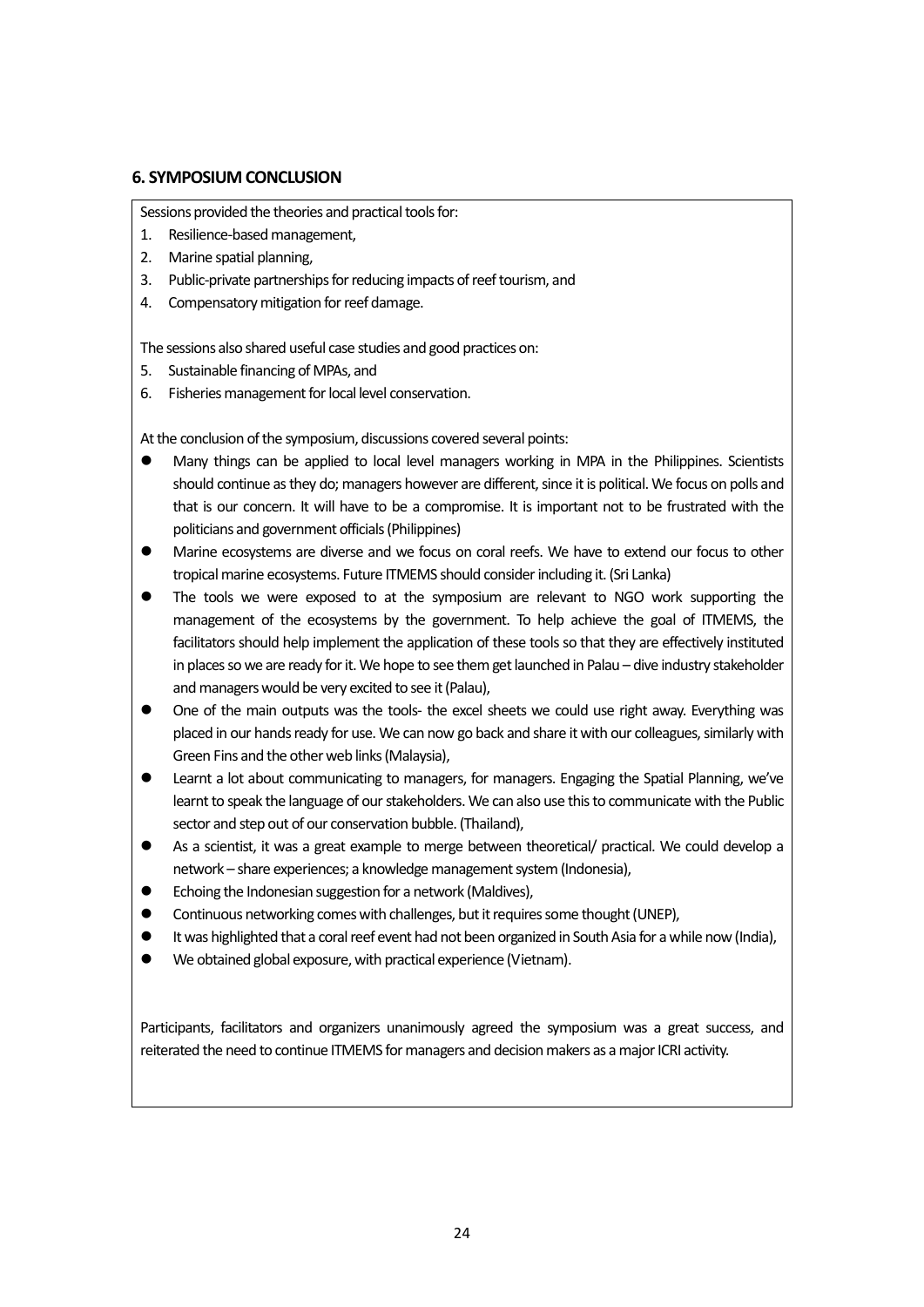#### **APPENDIX: List of participants**

|              | [Participants]  |                     |                                                                                                                       |                                                                             |                              |  |  |
|--------------|-----------------|---------------------|-----------------------------------------------------------------------------------------------------------------------|-----------------------------------------------------------------------------|------------------------------|--|--|
| No.          | <b>Surname</b>  | <b>Name</b>         | <b>Affiliation</b>                                                                                                    | <b>Position</b>                                                             | Country                      |  |  |
| $\mathbf{1}$ | Agustina        | Kirana              | <b>Regional Secretariat CTI-CFF</b><br>(Coral Triangle Initiative on<br>Coral Reefs, Fisheries, and<br>Food Security) | Assistant to TWG<br>Coordinator                                             | Indonesia                    |  |  |
| 2            | Damar           | Ario                | Centre for Coastal and Marine<br>Resources Studies - Bogor<br><b>Agricultural University</b><br>(PKSPL-IPB)           | Program Director                                                            | Indonesia                    |  |  |
| 3            | Fajariyanto     | Yusuf               | The Nature<br>Conservancy-Indonesia<br>Coastal and Ocean Program                                                      | <b>Conservation and Marine</b><br><b>Spatial Planning</b><br>Coordinator    | Indonesia                    |  |  |
| 4            | Prihatinningsih | Puji                | Karimunjawa National Park<br>Ministry of Environment and<br>Forestry Indonesia                                        | <b>Conservation Staff</b>                                                   | Indonesia                    |  |  |
| 5            | <b>Tutus</b>    | Wijanarko           | WWF-Indonesia                                                                                                         | Community Right Based<br>Management Officer for<br>Lesser Sunda             | Indonesia                    |  |  |
| 6            | Asaad           | Irawan              | Ministry of Environment and<br>Forestry / University of<br>Auckland                                                   | Conservation Officer /<br><b>PhD Student</b>                                | Indonesia<br>/New<br>Zealand |  |  |
| 7            | Chelliah        | Alvin<br>Jeyanathan | Reef Check Malaysia                                                                                                   | Programme Manager                                                           | Malaysia                     |  |  |
| 8            | Chen            | Sue Yee             | Reef Check Malaysia                                                                                                   | Programme Manager                                                           | Malaysia                     |  |  |
| 9            | Guntabid        | Justinus            | Sabah Parks                                                                                                           | Park Manager                                                                | Malaysia                     |  |  |
| 10           | Sukpong         | Petchrung<br>(Aey)  | Greenfins-Thailand                                                                                                    | <b>Greenfins Thailand</b><br>Coordinator (voluntary)                        | Thailand                     |  |  |
| 11           | Suwattano       | Orapa               | Department of Marine and<br><b>Coastal Resources</b>                                                                  | Fishery Biologist officer,<br>Practitioner Level                            | Thailand                     |  |  |
| 12           | Thongtham       | Nalinee             | Phuket Marine Biological<br>Center (PMBC)                                                                             | Senior Fisheries Officer                                                    | Thailand                     |  |  |
| 13           | Bui             | Hoa Binh            | GIZ-Integrated Coastal<br>Management Programme                                                                        | Senior Programme Officer                                                    | Vietnam                      |  |  |
| 14           | Chu Manh        | Trinh               | Cham Islands Marine<br>Protected Area, Hoi An,<br>Quang Nam                                                           | Deputy Head of Research<br>and International<br><b>Cooperation Division</b> | Vietnam                      |  |  |
| 15           | Mai             | Tra Ny              | Center for Planning and<br>Integrated coastal<br>management                                                           | Head of Integrated<br>coastal management<br>Department                      | Vietnam                      |  |  |
| 16           | Pham            | Van Hiep            | Cham Islands Marine<br>Protected Area, Hoian city                                                                     | Expert                                                                      | Vietnam                      |  |  |
| 17           | Arias           | Myrtle              | Zoological Society of London<br>- Philippines                                                                         | Biologist                                                                   | Philippines                  |  |  |
| 18           | Avelino         | John Erick          | Department of Environment<br>and Natural Resources                                                                    | <b>Ecosystems Management</b><br>Specialist II                               | Philippines                  |  |  |
| 19           | Avilla          | Lea                 | <b>Biodiversity Management</b><br>Bureau - DENR                                                                       | <b>Ecosystems Management</b><br>Specialist II                               | Philippines                  |  |  |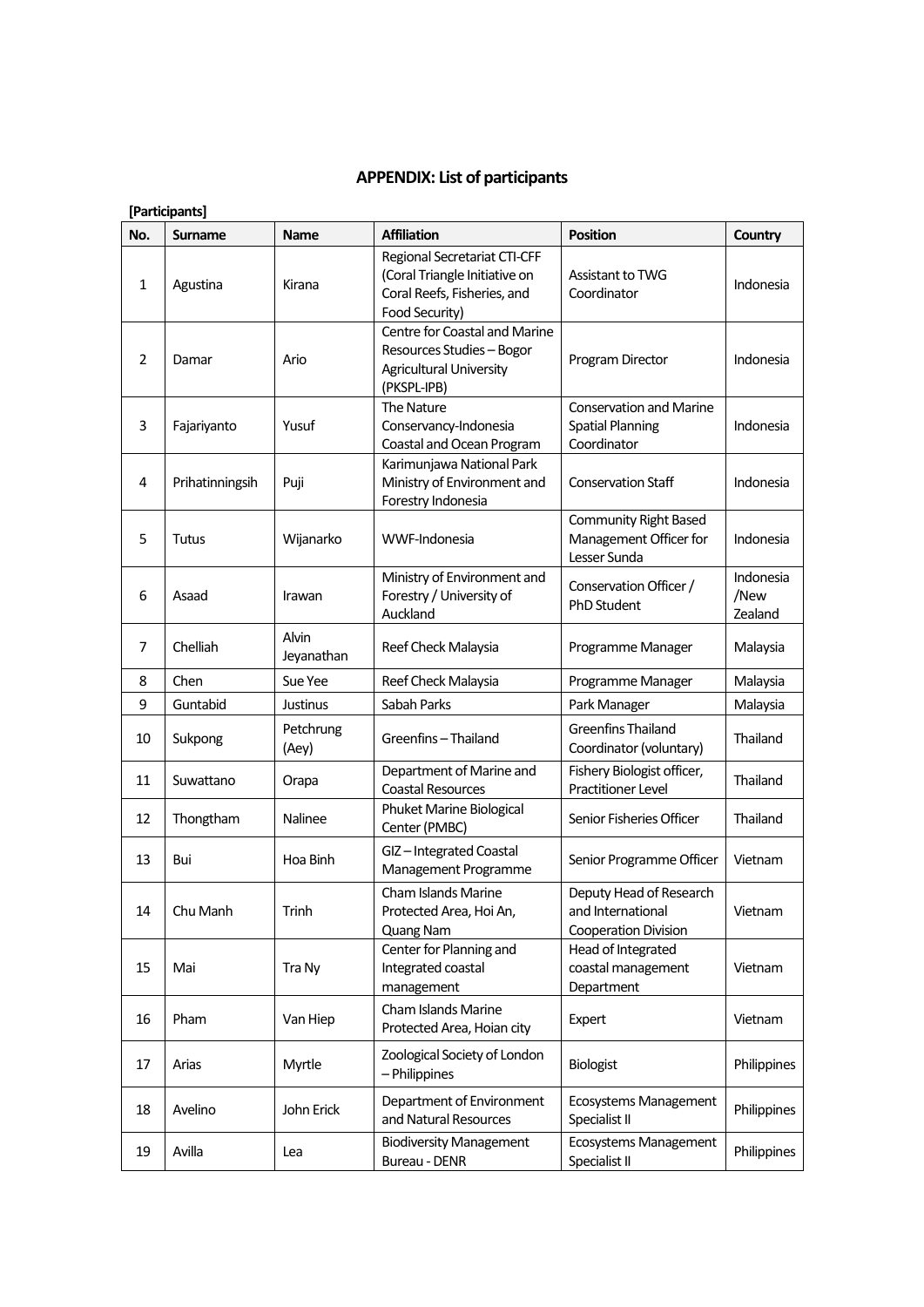| No. | <b>Surname</b>    | <b>Name</b>         | <b>Affiliation</b>                                                                              | <b>Position</b>                                                                  | Country                   |
|-----|-------------------|---------------------|-------------------------------------------------------------------------------------------------|----------------------------------------------------------------------------------|---------------------------|
| 20  | Coro              | Alfredo II          | Local Government Unit of Del<br>Carmen, Siargao Islands                                         | Municipal Mayor                                                                  | Philippines               |
| 21  | Daclan            | Marion<br>Antonette | GIZ                                                                                             | Senior Advisor                                                                   | Philippines               |
| 22  | Espana            | Norievill B.        | Marine Key Biodiversity Areas<br>(MKBA) Project                                                 | <b>MPA Conservation Officer</b>                                                  | Philippines               |
| 23  | Guevarra          | Elmer               | Local Government Unit of<br>Caramoan, Camarines Sur                                             | <b>MAO-Coastal Resources</b><br>Management Officer                               | Philippines               |
| 24  | <b>MAAÑO</b>      | Desiree Eve         | <b>Biodiversity Management</b><br>Bureau - DENR                                                 |                                                                                  | Philippines               |
| 25  | Mangantulao       | Tito                | Department of Environment<br>and Natural Resources                                              | Senior Ecosystem<br>Management Specialist                                        | Philippines               |
| 26  | Maratas           | Eufracio Jr.        | Local Government Unit of the<br>Municipality of Pilar                                           | Municipal Councilor                                                              | Philippines               |
| 27  | Mercado           | Zarena              | Conservation International<br>Philippines Foundation Inc.                                       | <b>Technical Field</b><br>Coordinator                                            | Philippines               |
| 28  | Ologuin           | Joy                 | DENR Regional Office 12,<br>Koronadal City                                                      | <b>OIC-Chief Coastal</b><br>Resource and Foreshore<br><b>Management Services</b> | Philippines               |
| 29  | Pagliawan         | Maria Retchie       | Tubbataha Management<br>Office                                                                  | Research Officer                                                                 | Philippines               |
| 30  | Racelis           | Cristina            | Provincial Government of<br>Sorsogon                                                            | Project Development<br>Officer II                                                | Philippines               |
| 31  | Romero Jr         | Fausto              | <b>Local Government Unit</b><br>-SIRUMA                                                         | Municipal Planning &<br>Development<br>Coordinator/Conservatio<br>n Fellow       | Philippines               |
| 32  | Rozaldo           | Cynthia N.          | <b>DENR Region</b><br>4A-CALABARZON                                                             | Forester 1                                                                       | Philippines               |
| 33  | Songco            | Angelique           | Tubbataha Reefs Natural Park<br>and World Heritage Site                                         | <b>Protected Area</b><br>Superintendent                                          | Philippines               |
| 34  | Lovell            | Tricia Allison      | <b>Fisheries Division</b>                                                                       | Senior Fisheries Officer                                                         | Antigua<br>and<br>Barbuda |
| 35  | <b>Brathwaite</b> | Angelique           | <b>Blue Finance</b>                                                                             |                                                                                  | <b>Barbados</b>           |
| 36  | Rosado            | Samir K.            | <b>Coastal Zone Management</b><br>Authority & Institute                                         | <b>Coastal Planner</b>                                                           | <b>Belize</b>             |
| 37  | <b>Torres</b>     | Ruben               | Reef Check Dominican<br>Republic                                                                | President                                                                        | Dominica<br>n Republic    |
| 38  | Baldeo            | Roland              | Fisheries Division; Ministry of<br>Agriculture, Lands, Forestry,<br>Fisheries & the Environment | <b>National Marine</b><br>Protected Area<br>Coordinator                          | Grenada                   |
| 39  | Constantine       | Sherry              | The Nature Conservancy                                                                          | Program Manager,<br>Southeastern Caribbean<br>Program                            | Grenada                   |
| 40  | Jones             | Loúreene            | National Environment and<br><b>Planning Agency</b>                                              | Coordinator                                                                      | Jamaica                   |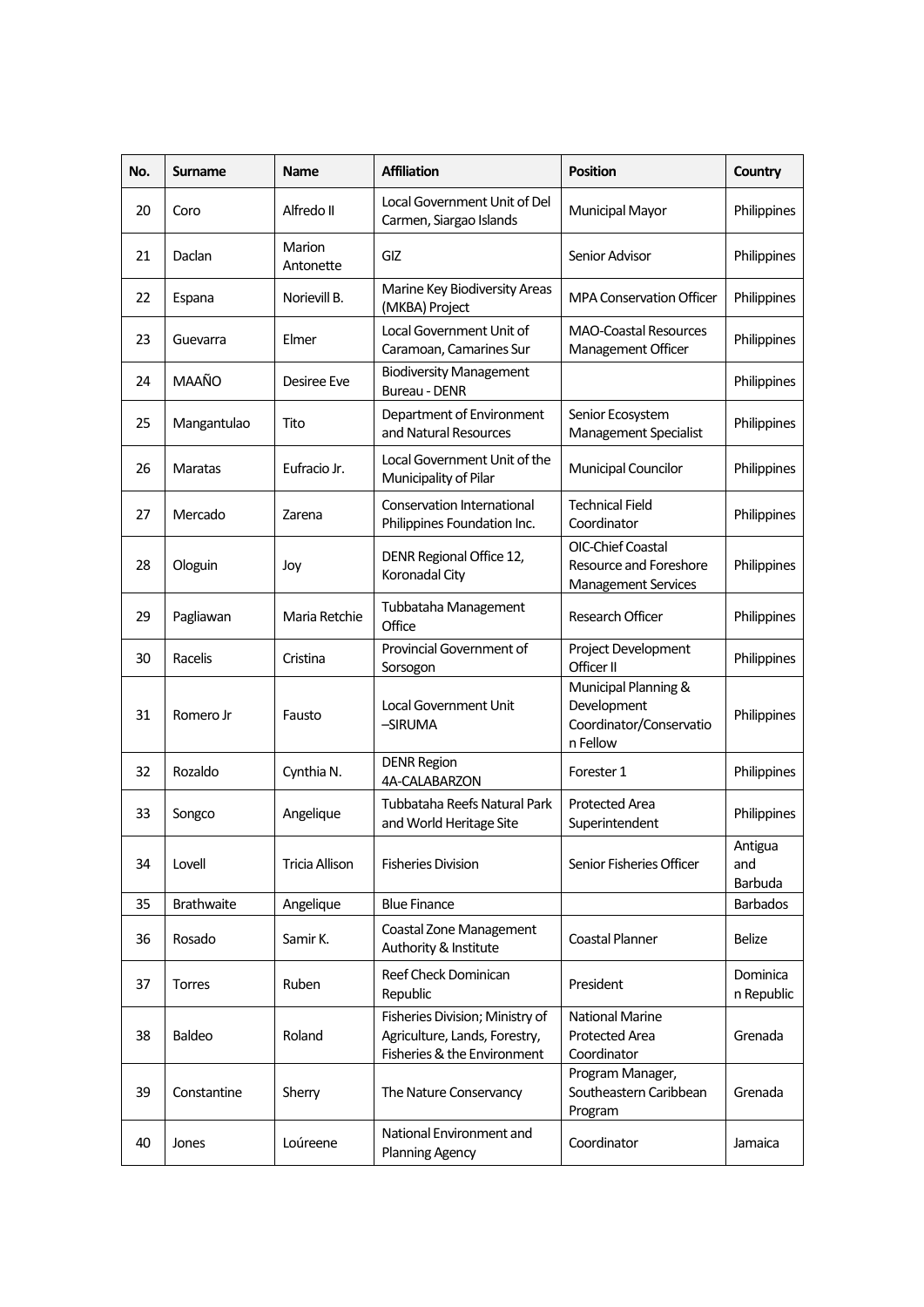| No. | Surname               | <b>Name</b>             | <b>Affiliation</b>                                                                  | <b>Position</b>                                                                                                   | Country         |
|-----|-----------------------|-------------------------|-------------------------------------------------------------------------------------|-------------------------------------------------------------------------------------------------------------------|-----------------|
| 41  | Carvajal              | Maria de los<br>Angeles | SuMar                                                                               | Co-founder                                                                                                        | Mexico          |
| 42  | Nava                  | Gabriela                | Oceanus, A.C.                                                                       | <b>Executive Director</b>                                                                                         | Mexico          |
| 43  | Bonanno               | Vicki                   | <b>Great Barrier Reef Marine</b><br>Park Authority                                  | Manager-Policy and<br>Sustainable Development                                                                     | Australia       |
| 44  | Honchin               | Carol                   | <b>Great Barrier Reef Marine</b><br>Park Authority                                  | Project Manager -<br>Environmental Health<br><b>Best Management</b><br>Practices                                  | Australia       |
| 45  | Jan H.                | Steffen                 | German Agency for<br>International Collaboration -<br>GIZ                           | Project Manager, Marine<br>and Costal Biodiversity<br>Management in Pacific<br>Island Countries-<br><b>MACBIO</b> | Fiji            |
| 46  | Gibbons-<br>Decherong | Lolita                  | Palau Conservation Society                                                          | Program Manager,<br>Conservation and<br><b>Protected Areas</b>                                                    | Palau           |
| 47  | Rengiil               | Geraldine               | Palau International Coral Reef<br>Center                                            | Department Head,<br>Research & Aquarium                                                                           | Palau           |
| 48  | Hoon                  | Vineeta                 | Centre for Action Research on<br><b>Environment Science and</b><br>Society (CARESS) | <b>Founder Trustee</b>                                                                                            | India           |
| 49  | Basheer               | Ahmed                   | <b>Greenfins Maldives</b><br>(UNEP/Reef-World)                                      | <b>Greenfins Assessor</b>                                                                                         | <b>Maldives</b> |
| 50  | Ibrahim               | <b>Nizam</b>            | Marine Research Center,<br>Ministry of Fisheries and<br>Agriculture                 | Senior Research Officer                                                                                           | <b>Maldives</b> |
| 51  | Naeem                 | Rifath                  | <b>Environmental Protection</b><br>Agency / Green Fins-<br>Maldives                 | Senior Environmental<br>Analyst                                                                                   | <b>Maldives</b> |
| 52  | Mohamed<br>Farook     | Mohamed<br>Fairoz       | Ocean University of Sri Lanka,<br>Faculty of Fisheries and<br>Marine Sciences       | Academic Head                                                                                                     | Sri Lanka       |
| 53  | Sims                  | Helena                  | Ministry of Environment,<br><b>Energy and Climate Change</b>                        | Project Manager of the<br>Seychelles Marine Spatial<br>Planning initiative                                        | Seychelles      |

#### **[Facilitator]**

| No.           | Surname     | <b>Name</b>    | <b>Affiliation</b>                                                                          | <b>Position</b>  | Country    |
|---------------|-------------|----------------|---------------------------------------------------------------------------------------------|------------------|------------|
| 1             | Kenchington | Richard        | Australian National Centre for<br>Ocean resources and Security,<br>University of Wollongong | Professor        | Australia  |
| $\mathcal{P}$ | Rocliffe    | Steve          | <b>Blue Ventures</b>                                                                        | Outreach Manager | UK         |
| 3             | Pascal      | <b>Nicolas</b> | <b>Blue Finance</b>                                                                         |                  | France     |
| 4             | Gulko       | David          | ICRI Ad-Hoc Committee on<br>Enforcement and<br>Investigation                                |                  | <b>USA</b> |
| 5             | Parker      | <b>Britt</b>   | <b>NOAA</b>                                                                                 |                  | US         |
| 6             | Heron       | Scott          | NOAA Coral Reef Watch                                                                       |                  | Australia  |